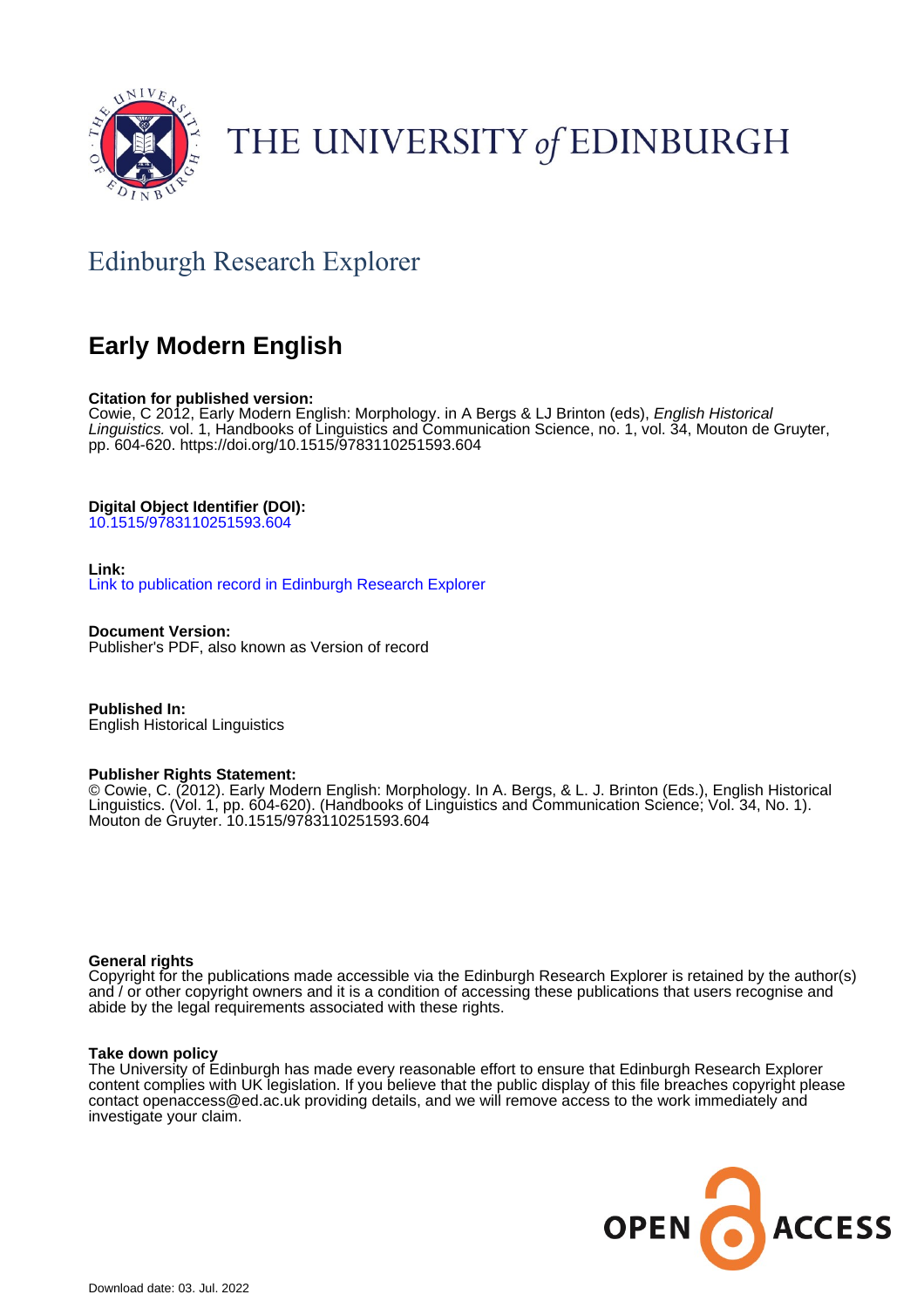- Schlüter, Julia. 2009b. Weak segments and syllable structure in Middle English. In: Donka Minkova (ed.), Phonological Weakness in English: From Old to Present-Day English, 199–236. Houndsmills, Basingstoke/Hampshire/New York: Palgrave Macmillan.
- Stockwell, Robert and Donka Minkova. 1990. Early Modern English vowels, more o'Lass. Diachronica 7: 199–215.
- Stockwell, Robert and Donka Minkova. 2002. Interpreting the Old and Middle English close vowels. Language Sciences 24: 447–457.

Julia Schlüter, Bamberg (Germany)

### 38 Early Modern English: Morphology

- 1 Nominal inflectional morphology
- 2 Verb morphology
- 3 Derivational morphology
- 4 References

#### Abstract

By the end of the Middle English period there is already considerable loss of inflectional morphology, and in Early Modern English we see the last reflexes of a shift from synthetic Old English to analytic Modern English (Lass 1999: 139). In fact, the inflectional system of Early Modern English is not very different from what we have today (Görlach 1991: 79). The changes in inflection which do take place between 1500 and 1700 show marked sociolinguistic differentiation and are the subject of well-known case studies in sociohistorical linguistics. The derivational morphology of Early Modern English, on the other hand, is considered to demonstrate much more wholesale and radical change in the form of new Latin prefixes and suffixes reanalyzed from borrowed lexis. The rate of integration of these word-formation processes is not, however, very uniform, and capturing this diversity is a major aim of this survey.

#### 1 Nominal inflectional morphology

#### 1.1 Nouns

Gender marking on nouns was already lost by late Middle English. The only case marking left by 1500 is the genitive -s with the same allomorphs  $\frac{1}{z}$ ,  $\frac{1}{s}$ , and  $\frac{1}{z}$ ) as the plural morpheme (Barber 1997: 145). The use of the apostrophe s  $('s)$  for the spelling of the possessive singular is not common until the late 17th century, and the s apostrophe  $(s')$  for the possessive plural is not common until the late 18th century (Barber 1997: 143; Görlach 1991: 82). The analytic variant, the *of* genitive, is available from late Middle English but becomes markedly more popular over the Early Modern period. The -s genitive tends to occur with human nouns and on modifiers in subjective relation to the head (the boy's arrival) and the of genitive tends to occur with inanimate nouns and on modifiers in objective relation to the head *(the release of the boy)*. This pattern remains quite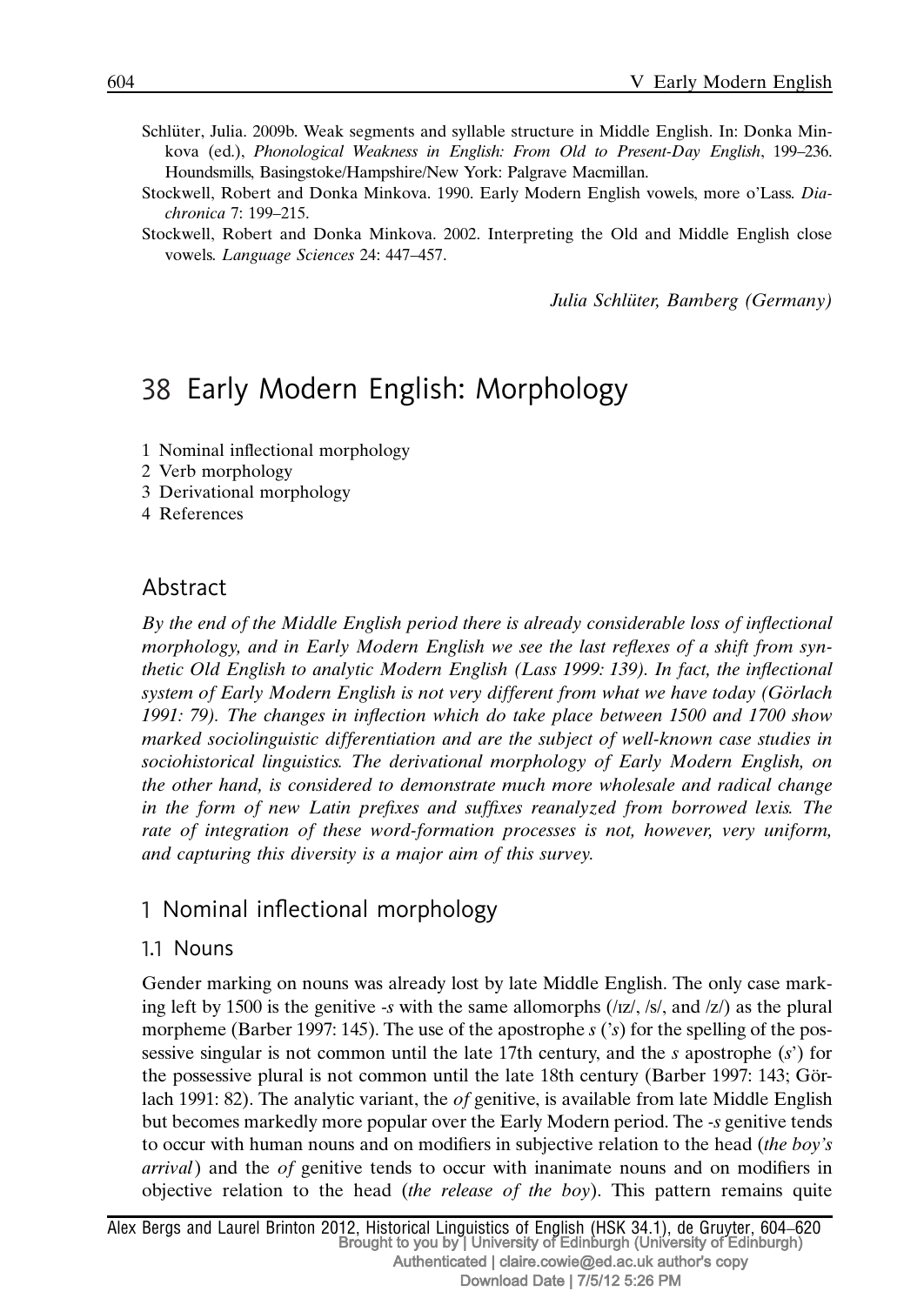consistent in the 17th century. At this time the -s genitive is regarded as somewhat more informal (Altenberg 1982; Rissanen 1999: 201–202).

A much discussed construction associated with Early Modern English is the "his genitive" (the Kinge his fool). This is widespread in the 16th and 17th centuries, but in fact arose earlier (12th century) due to the homophony of the genitive morpheme and weak forms of his with /h/ deletion (Barber 1997: 146; Lass 1999: 146). It may have been a popular feature which then in the 16th century made its way into "respectable" prose (Görlach 1991: 81). An oft-cited example from Shakespeare is the Count his gallies (Twelfth Night). The construction was extended to feminines in the 16th century, as in Lyly's *Juno hir bed*, and apparently to plurals, as in *the vtopians their creditors* (Robinson's translation of More's Utopia 1551). However Allen (2008) has shown some well-known examples such as the latter, which is cited in the OED, to be misanalyzed cases of apposition. Typically the construction is restricted to proper names ending in sibilants which would otherwise have no formal marker of possession as in Glanvill's Democritus his Well and Hercules his Pillars (Barber 1997: 146; Görlach 1991: 81).

Number marking with inflectional -s is highly regularized in Early Modern English. In Middle English the unstressed schwa of [əz] was lost except after sibilants, and this was followed by assimilation to preceding voiceless consonants, giving three allomorphs  $\frac{1}{z}$ ,  $\frac{s}{s}$ , and  $\frac{z}{z}$ . This allomorphy is more or less established by the 15th century, but unexpected forms in Hart's transcriptions of 1569 such as birds, prinses, and faultz show that the system is not stabilized until about 1600 (Barber 1997: 144; Lass 1999: 141–142).

Some of the mass nouns of Modern English are count nouns in Early Modern English (salmons, trouts). Conversely some nouns that today have an -s plural today could take a zero plural in Early Modern English (board, brick). Horse, winter, year, and lamb in Early Modern English are variable. Umlaut plurals (mice, geese) are in decline by Middle English and the older Old English plural in -en (as in oxen and children) is used only for deliberate archaism such as Spenser's eyen, foen, skyen (Lass 1999: 141; Barber 1997: 145; Görlach 1991: 80).

#### 1.2 Pronouns

Unlike nouns, pronouns in Early Modern English are still marked for person and gender as well as number and case. The EModE paradigm in Table 38.1 shows that as per the ME development, gender is marked in the third person only. Although the /h-/ of neuter hit was lost in Middle English, some claim that hit was still in use in the 16th century (Barber 1997: 150). In the late 16th century, its emerges as the neuter possessive pronoun, replacing his (Lass 1999: 148; Görlach 1991: 85–86). His can still be observed in the Authorized Version, as in (1):

(1) if the salt haue lost **his** savour, wherewith shall it be salted? (1611 King James Bible Matthew 5:13; Barber 1997: 150)

Mine and thine as determiners are common before vowels and /h/ in the 16th century, but by the 17th century attributive  $\ell$ -n/ forms are rare (Barber 1997: 152; Görlach 1991: 85). Changes in the neuter third person pronoun and the system of second person pronouns are shown with arrows.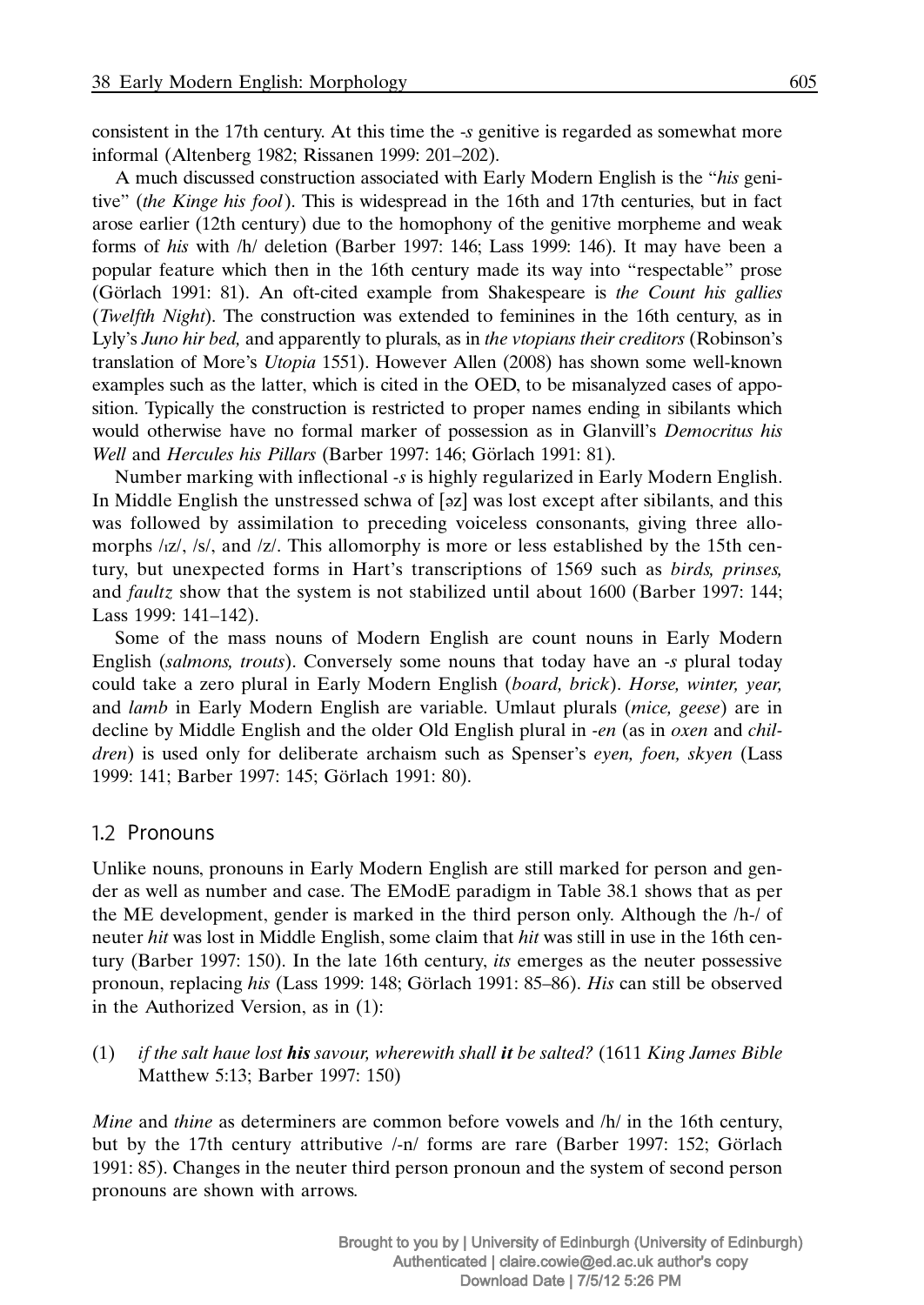| Table 38.1: Early Modern English personal pronouns (Nevalainen 2006: 77) |  |  |  |
|--------------------------------------------------------------------------|--|--|--|
|                                                                          |  |  |  |

| Person/<br>number  | Subjective                       | Objective                   | Possessive determiner                   | Possessive         |
|--------------------|----------------------------------|-----------------------------|-----------------------------------------|--------------------|
| 1PSG               |                                  | me                          | my/mine                                 | mine               |
| 1PPL               | we                               | us                          | our                                     | ours               |
| 2PSG               | thou $\sim$ ye $\rightarrow$ you | thee $\sim$ you             | thy/thine $\rightarrow$ thy $\sim$ your | thine $\sim$ yours |
| 2PPL               | $ye \rightarrow you$             | you                         | your                                    | yours              |
| 3P SG personal     | he, she                          | him, her                    | his, her                                | his, hers          |
| 3P SG non-personal | $(h)$ it $\rightarrow$ it        | him, (h)it $\rightarrow$ it | his $\rightarrow$ its (of it)           | (his > its)        |
| 3PPL               | they                             | them                        | their                                   | theirs             |

One of the most remarkable developments in the pronoun system of Early Modern English is the emergence and then decline of social deixis in the second person. You, historically the plural form, became used in Middle English, under courtly French influence, as a polite or deferential singular (Barber 1997: 153; Görlach 1991: 85). In a parallel change, nominative ye ceases to be an alternative to you (complete by  $1600$ ) and you becomes the form for the nominative and the accusative. Yet English did not develop a typically European T/V system (Brown and Gilman 1960) with reciprocal thou (T) encoding intimacy and solidarity and non-reciprocal T/V encoding asymmetry in power or status (Brown and Gilman 1989: 177; Lass 1999: 149; Wales 1983). In the middle of the Early Modern period, you is the polite form used by inferiors to superiors, but it is also a neutral and unmarked form among the upper classes. The general use of you spread down the social hierarchy and "by 1600, you was the normal unmarked form for all speakers with any pretension to politeness" (Barber 1997: 155). Thou was retained to occasionally mark asymmetrical relationships; mostly it had an "emotional" use to convey intimacy and affection, sometimes contempt.

These affective shifts are reflected in the switching of pronouns by the same interlocutors even within the same text. Some evidence comes from dramatic dialogue: In Macbeth, Malcolm addresses Macduff with you, a proper form for a Scottish thane, until Malcolm's emotional statement "but God above deal between me and thee" (IV.iii.120–121; Brown and Gilman 1989: 177). There are also abundant examples from private letters. Sir Thomas More, who otherwise addresses his daughter as you, says "Surely Megge a fainter hearte than thy fraile father hath, canst you not haue" with the concord for *thou* applied to *you* (Lass 1999: 151). Thou becomes increasingly restricted to high registers by the end of the 17th century, although it is also associated with regional use (Nevalainen 2006: 18) (see Busse, Chapter 46).

#### 1.3 Adjectival comparison

In Early Modern English the only morphological marking on adjectives is the comparative and superlative degrees of comparison (-er, -est). The periphrastic expression of gradation (more, most) had already become common in Middle English, providing two systems. In the modern system periphrasis is in complementary distribution with suffixes: monosyllabic bases take suffixes (bigger, biggest), disyllables prefer suffixes, but can take periphrasis (hairier, more hairy); trisyllabic and longer forms take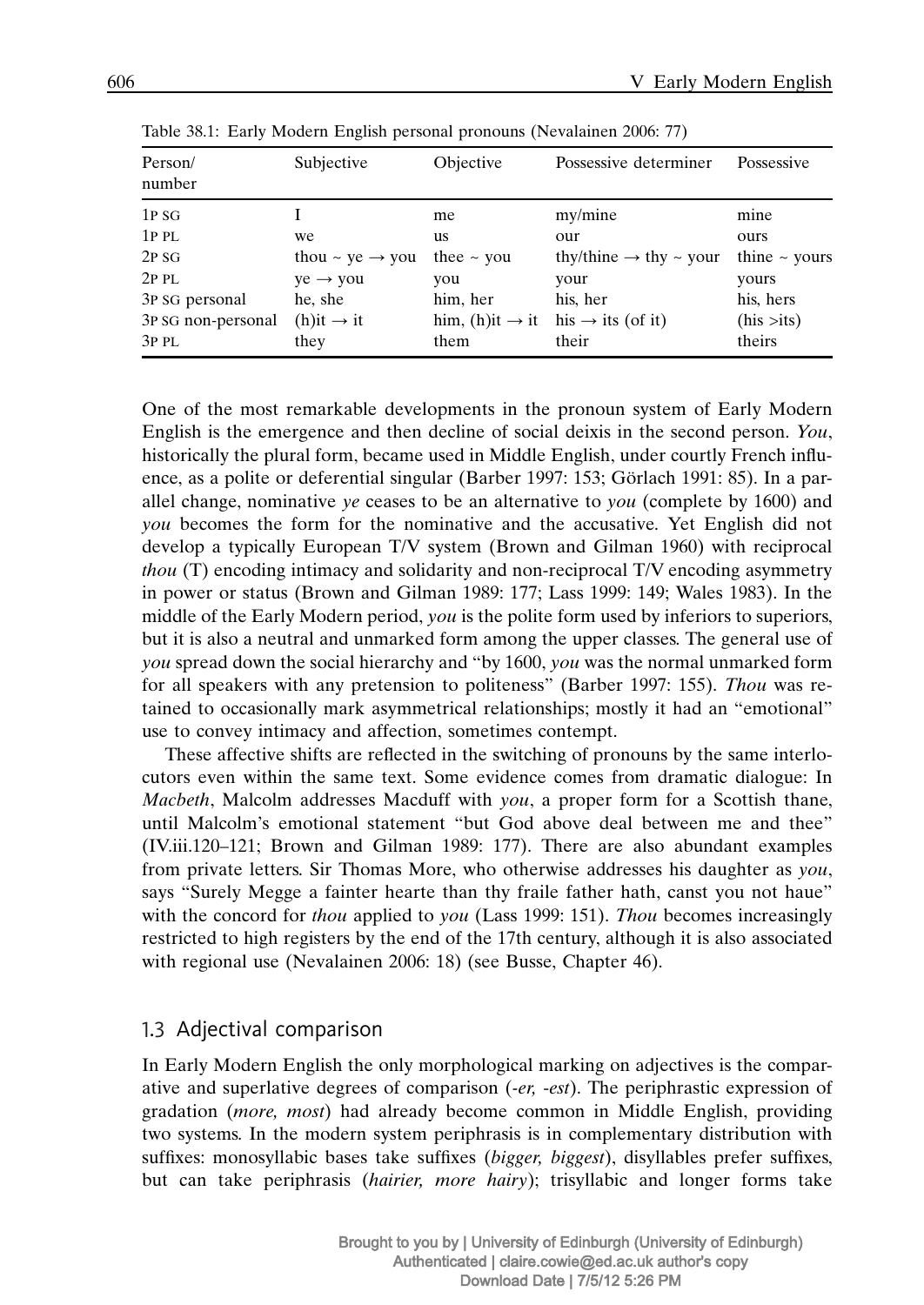periphrasis (\*beautiful-er). This situation is not completely established in Early Modern English, however. We find forms like easilier and more brief in John Hart's Orthographie of 1569, famousest and difficultest in Milton, learneder in Johnson, and ragingest in Nash. Double comparison was more common in the 16th and 17th centuries, illustrated by Shakespeare's "this was the most unkindest cut of all" (Julius Caesar) and "more nearer" (Hamlet). There is also apparently more free variation: Ben Jonson uses both *fitter* and *more fit*, Shakespeare uses *sweeter* and *more sweet* (Lass 1999: 156–158; Barber 1997: 136–147).

Görlach (1991: 83–84) believes that the periphrastic form was more associated with written or educated language and that much of the loss of the inflected form for disyllabics was due to prescriptivism. However, studies of the Helsinki and ARCHER corpora (Kytö 1996; Kytö and Romaine 1997) suggest that the inflectional forms reassert themselves after 1700.

#### 2 Verb morphology

#### 2.1 Person and number

The second person continues to be marked in Early Modern English in concord with the pronoun thou, but falls into disuse along with thou in the 17th century (Barber 1997: 164–165; Görlach 1991: 88; Lass 1999: 139). The second person marker -st appears on the present (bearest, giuest, walkest) and the past (barest, gauest, walkedst). Third person plural is marked in the present by the Midlands variant -en in 15th century texts, as in  $(2)$ :

#### (2) Southern western  $\&$  northern men **speken** frenssh all lyke in soune  $\&$  speche (1480) The Description of Britain [Caxton edn.]; Görlach 1991: 89)

The marker falls away quickly in the 17th century from the standard language. The normal plural for Early Modern English is the uninflected form (Barber 1997: 170–171).

Although there is only one marker of third person singular in Modern English, -s is in competition with *-eth* throughout the Early Modern English period. The -s form was originally northern and had spread to the East Midland system by the 15th century. The original southern -eth form became the standard written form when the new standard literary language took shape. Yet -s continued to move southwards and in 1500 was probably common in southern speech. The use of -s increases and over the 16th century it becomes the normal spoken form (Barber 1997: 166–167; Lass 1999: 162–164; Nevalainen 2006: 17). More precisely, variation in the early stages is between -eth and -es (as in *comyth* and *makys*) rather than the contracted -s and the syllabic -*eth* which we find in the 17th century (Nevalainen and Raumolin-Brunberg 2003: 67–68).

Yet it would be simplistic to think in terms of a spoken variant and a written variant. Rather, -eth is associated with more formal text types, namely official documents, poetry, sermons, and biblical translations (such as the Authorized Version of 1611); and -s appears in journalistic prose, drama, private letters, and diaries (Barber 1997: 166–168; Görlach 1991: 88; Nevalainen and Raumolin-Brunberg 2003: 81). Studies of the variation in Shakespeare's plays reveal rapid change over a short critical period (Taylor 1976; Stein 1988). More longitudinal research using the *Corpus of Early English*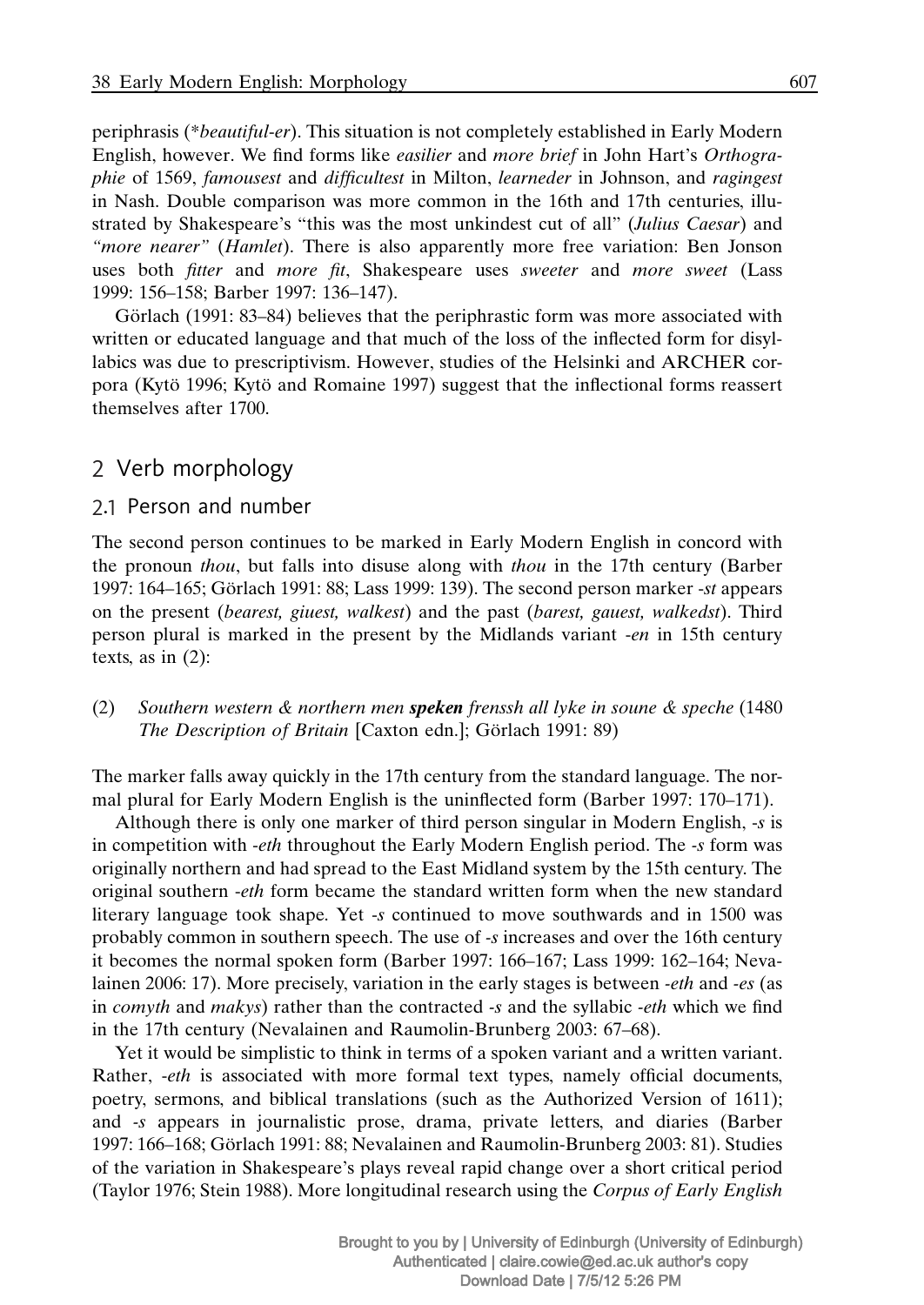Correspondence (CEEC) shows two waves of change. In the "first wave" in the latter half of the 15th century, the change to -s is led socially by the "lowest literate ranks". In the second wave, around 1600, the middle or upwardly mobile ranks lead this change, especially women in these ranks (Nevalainen and Raumolin-Brunberg 2003: 121–122, 140, 144, 178–179).

The (present) inflected forms of HAVE and DO (hath and doth) retain the older form for much longer, but it may be that these continued to be used as written forms after the spoken use of has and does (Lass 1999: 163–165; Barber 1997: 168). Modal auxiliaries were normally not inflected for the third person singular (unless they are also still lexical verbs as in he dares and he willeth), but they do have the second person singular inflection (thou canst). The second person singular forms of shall and will are shalt and wilt (Barber 1997; Görlach 1991: 89).

#### 2.2 Tense, mood, and aspect

All weak verbs in Early Modern English as today are marked in the past tense. The Modern English system of allomorphy of the past tense marker -ed was not established until 1600: /əd/ after /t/ or /d/ (waited, heeded), /d/ after a vowel or voiced consonant (died, begged) and /t/ after a voiceless consonant (looked, wished) (Barber 1997: 174). There was considerable variation into the 18th century (Lass 1999: 172), and the /əd/ pronunciation with the schwa vowel, which began to be lost in the 16th century (Görlach 1991: 92) could be used in more positions than is possible today. Syncope is indicated around 1600 by spelling (*begd, lookte, placst*); there is a 17th century tendency to standardize spelling as -ed, but syncope is indicated in poetry e.g. Dryden's confess'd (Barber 1997: 175; Nevalainen 2006: 6).

Certain Old English strong verbs developed a regular past tense, but both forms remained available in Early Modern English; for example, the past tense of *help* could be holp or helped, with past participle as either weak holped/helped or strong holp/holpen (with original strong past participle ending -en). Not all strong verbs which developed this past tense variation in Early Modern English (e.g. shake could be shaked or shook) retained the regular form in Modern English (Barber 1997: 174). Some historically weak verbs had strong forms in Early Modern English e.g. snow, snew. Some weak verbs even changed over to the strong class on the basis of analogy e.g. spit and stick (Görlach 1991: 91).

Tense marking on strong verbs in Early Modern English often had a different pattern for the form of the preterit and the past participle to both Middle English and Modern English. Different verbs go through different patterns, taking some time to stabilize (Nevalainen 2006: 20). As Lass says "it seems as if each verb has its own history" (1999: 168–170), which can be illustrated by changes in the paradigm for DRINK:

| late 15th           | drink, drank, drunk |
|---------------------|---------------------|
| end of 16th to 19th | drink, drunk, drunk |
| 17th to 19th        | drink, drank, drank |

The periphrastic expression of the future with auxiliaries *shall* and *will* goes back to Old English. By the early 16th century both auxiliaries had lost much of their modal meaning of obligation and volition and could express pure future.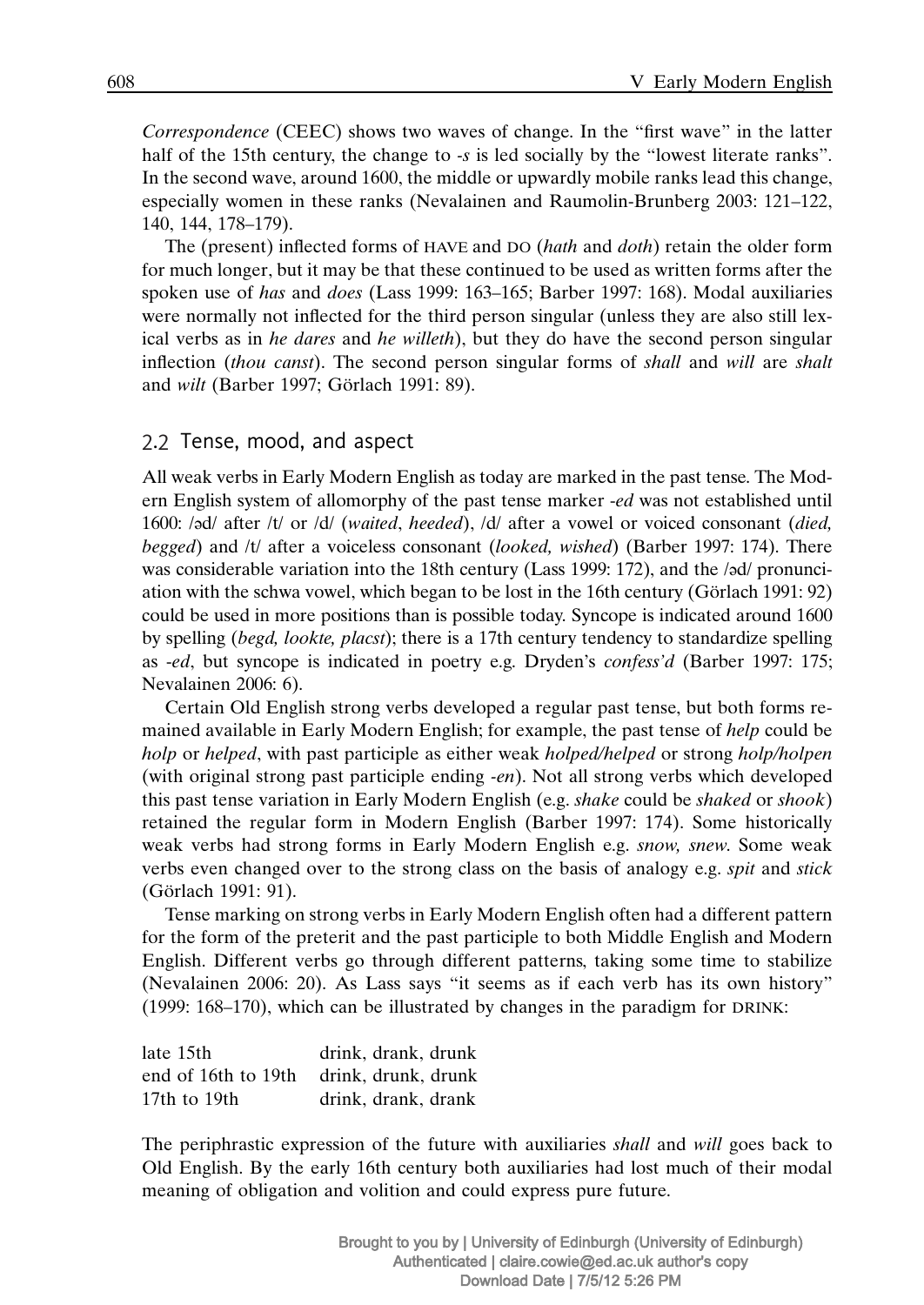Perfect and pluperfect aspect has been expressed through auxiliaries HAVE and BE since Old English (Rissanen 1997: 213); the expression of progressive aspect by means of the BE + present participle construction can also be found in Old English. However, after its growth in Middle English the progressive can only be said to be grammaticalized by 1700, and according to Rissanen (1997: 216), "the set of progressive forms in all tenses, active and passive, is fully developed around the end of the eighteenth century". He shows how Polonius in Hamlet (II.ii) asks "What do you read my lord?" but in *Troilus and Cressida* (III.iii) Achilles uses "What are you reading?". (See further Seoane, Chapter 39.)

As always in English, the base form of the verb in Early Modern English serves as the imperative mood. Although in Middle English already there is no distinct plural form of the subjunctive mood, the subjunctive is far more in evidence in Early Modern English than it is in Modern English. This is due in part to the contrast of zero-marked to inflected verb forms in the singular. The subjunctive is typically found in subordinate clauses following a conditional conjunction. In the present, we find the base form of the verb used with the second and third person instead of the inflected forms  $(-st, -s, -eth)$ . The subjunctive form of BE is invariable be in the present tense (I be, you/thou be, s/he be), and plural were with the singular in the past tense  $(I$  were, thou were). This passage (3) from Tyndale illustrates both regular verbs in the subjunctive and BE:

(3) Agre with thyne adversary quicklie / whyles thou arte in the waye with him / lest that adversary **deliver** the to the indge  $/$  and the indge **delivre** the to the minister  $/$ and then thou be cast into preson (1526 Tyndale, Bible; Barber 1997: 171)

In modern English traces of the subjunctive remain in phrases such as "long live …", "if need be" and "if he were". Through drama especially, it is evident that the subjunctive is not elevated language in Early Modern English, but "comes regularly from the lips of tradesmen, apprentices, artisans, peasants, people with no social pretensions" (Barber 1997: 173). Auxiliaries have been important in the expression of modality since Old English, but the loss of distinctive verb endings almost certainly speeded up the replacement of subjunctive forms by auxiliary periphrasis (Rissanen 1999: 228–230; Nevalainen 2006: 96). For example, we find may used for the optative subjunctive (in heauen may you finde it) and let for hortative subjunctive (let him love his wife even as himself). The preterit subjunctive (were) is replaced by would or should, (4):

(4) if any body **should** ask me  $\ldots$  I should say, I heard so; and it **would** be very good Evidence, unless someone else were produc'ed (1685 Trial of Titus Oates; Nevalainen 2006: 97)

#### 3 Derivational morphology

Both popular and scholarly accounts hold that not only did non-native derivational morphology became productive in the course of the 16th century, but the period showed intensified productivity and creative word-formation with native morphology too. Indeed, it is often remarked that the exploitation of lexical resources in the Renaissance has never been surpassed (Hughes 2000: 162). George Gordon (1928: 262, 269) writes of the "genuine and widespread feeling for word-creation" of the Elizabethans and "the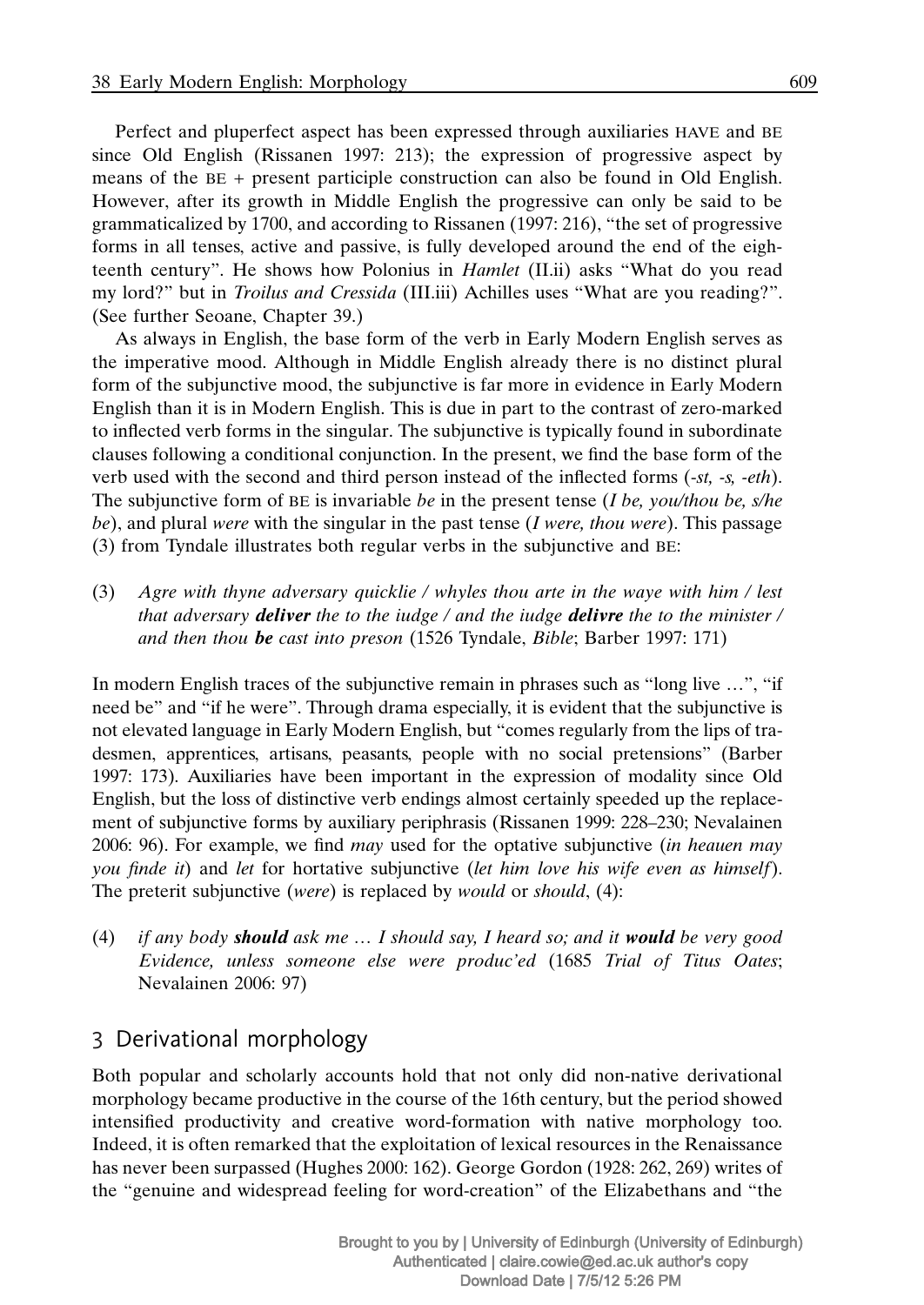fertility and happy-go-luckiness of Elizabethan English". Shakespeare's experiments in word-formation are, for Gordon, the emblem of these Elizabethan tendencies. Scholarly debate has swung between the Victorians who characterized Shakespeare as a Saxonist "lack Latin" who drew mainly on his native vocabulary, and later 20th century critics who claimed that Shakespeare coined thousands of Latinate words. More considered analyses reveal that Shakespeare made extensive use of Latinate prefixes and suffixes, although not always according to the rules of Latin word-formation, for instance in the way that he prefixes the noun *moment* with in-to form the adjective immoment "unimportant", or the way that he combines native and non-native elements in hybrids like bi-fold and fore-recited (Garner 1987: 215; Schäfer 1973; Schäfer 1980).

The integration of non-native elements into the English word-formation system began in Middle English, predominantly through the attachment of native suffixes to Fr. bases, for example chasteness (1386). Much less common, and typically later, is the attachment of non-native suffixes to native bases, as in allowment (1579) (Gadde 1910; Nevalainen 1999: 357). Despite their rarity, these hybrid forms are often taken as an indication that lexemes containing the non-native suffix are analyzable for speakers of Early Modern English and that the suffix is thus in some qualitative sense productive (Dalton-Puffer 1996). As most of the new borrowed affixes were in fact limited to Romance and classical bases, it makes sense to speak of a "quantitative shift towards a non-native basis of coining new words in Early Modern English" (Nevalainen 1999: 378).

This picture of emerging productivity in non-native affixes in Early Modern English is supported by research following the publication of the *Chronological English Dictio*nary (CED) (Finkenstaedt et al. 1970). With this new tool, Finkenstaedt, Leisi, and Wolff, followed by scholars like Richard Wermser, were able to show how French and Latin loans were the greatest source of new vocabulary between 1600 and 1700 (Finkenstaedt et al. 1973: 118–119; Wermser 1976: 45; Görlach 1991: 166; Nevalainen 1999: 364; Hughes 2000: 152–153). Subsequently it has become clearer that the apparently dramatic peak of Latinate vocabulary observable at the turn of the 16th century is an effect of the OED's extensive sampling of this period relative to the 18th century (Schäfer 1980; Brewer 2006), and in particular the sampling of hard word dictionaries (Osselton 1958; Starnes and Noyes 1946; Barber 1997: 169) (see Lancashire, Chapter 40).

Wermser further aimed to show on the basis of the CED how affixation increased in relation to loanwords. Coined words outnumber loans by 58.3% to 37.6% by the 18th century, after two centuries of the two processes being roughly even (Wermser 1976: 40; Nevalainen 1999: 350; Görlach 1991: 138). This proportion is later confirmed by Barber's 2% sample of the OED (Barber 1997: 221). The relative frequency of nonnative affixes to native affixes in coined words rises from 20% at the beginning of the Early Modern English period to 70% at the end of it (Wermser 1976: 64; Nevalainen 1999: 352). The proportion of Germanic to French and Latin bases in new coinages falls from about 32% at the beginning of the Early Modern period to some 13% at the end (Wermser 1976: 64, 67; Nevalainen 1999: 378). Together these measures confirm the emergence of non-native affixes as independent English morphemes over the Early Modern period. They also seem to contradict claims that the native affixes in Early Modern English are just as, if not more productive, than ever (Barber 1976: 185–188;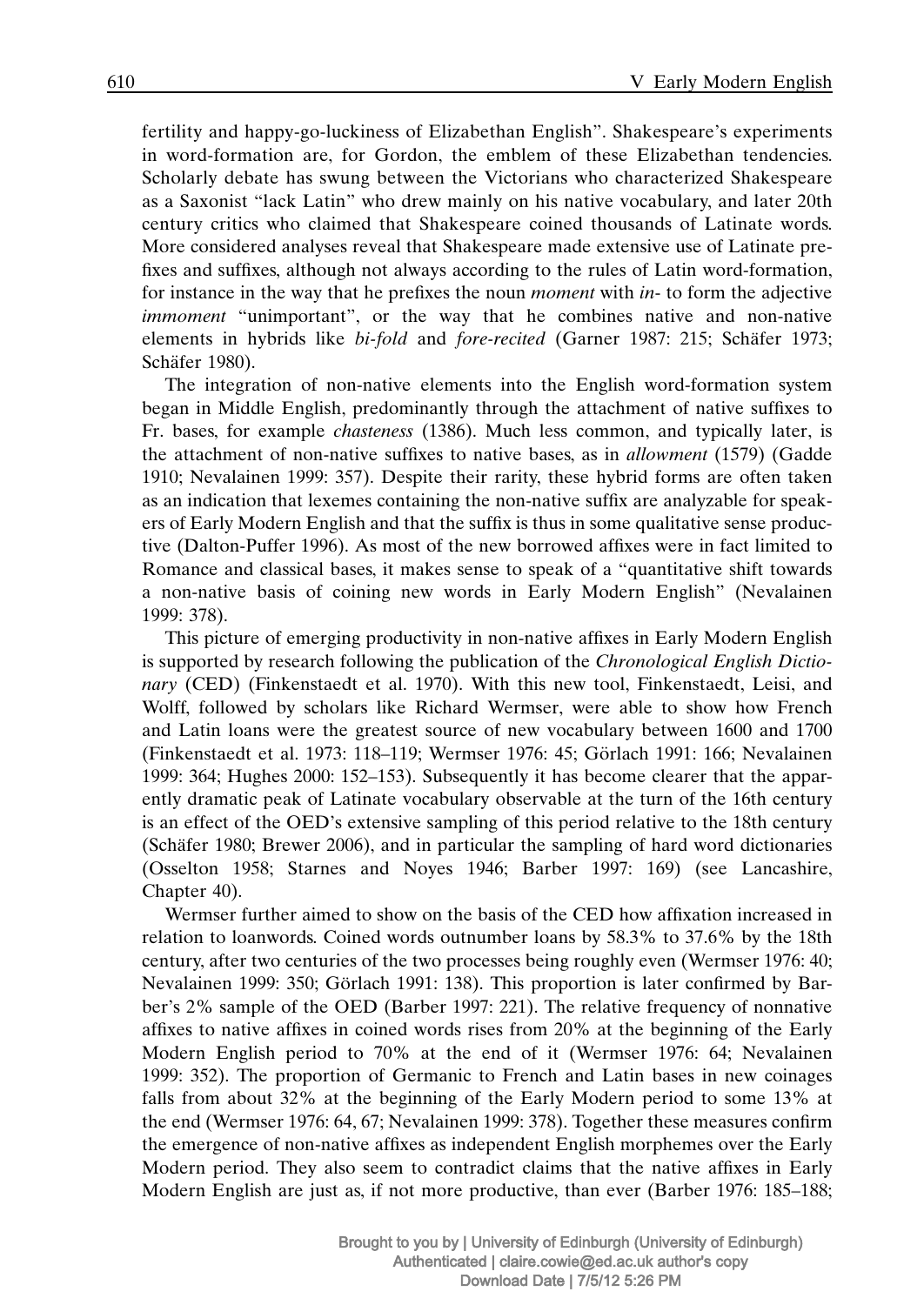Nevalainen 1999: 391), although it is always less likely that words coined with native affixes would be recorded in a dictionary, especially the Shorter OED, on which the CED is based.

We cannot be sure how Wermser was interpreting the etymologies of OED entries – the OED etymologies frequently equivocate, sometimes providing the source of a loan and showing how it could be formed through affixation. For any historical period, it is hard to ascertain whether a given word with a non-native base and a non-native affix is a loan or a coined word, in the "language", as well as in the mental lexicons of individual speakers. Accounts of Early Modern English word-formation rely on the idea that non-native suffixes become productive over this period, but this is not always based on extensive evidence, and substantial differences in the productivity of processes can be obscured. Thomason and Kaufman (1988) are less persuaded of a new integrated word-formation system emerging in Early Modern English. With the exception of some suffixes like adjective-forming -able (first seen on Middle English loans from French), they consider the derivational phenomena emerging from Latin lexical influence in English post-1450 as "productive for uncultivated speakers to a limited extent only" (Thomason and Kaufman 1988: 308; 1988: 329).

Detailed overviews of native and non-native individual prefixes and suffixes can be found in works such as Marchand (1969) and Nevalainen (1999). Like these, the summaries below rely extensively on the OED (Simpson [ed.] 2000–) articles for individual prefixes and suffixes. Here the focus is on affixes emerging in Early Modern English. Sometimes the OED article offers an explicit comment on the stage at which the form is considered to be an independent affix; sometimes this trajectory, where there is one, must be inferred from the dates of coined words. Emphasis is placed on the loanword models for words coined with the new affixes, most commonly on non-native bases. Where non-native affixes do appear on native bases this may be indicative of greater productivity, but not necessarily.

#### 3.1 Prefixation

The new negative prefixes, with their general semantics, probably have the greatest impact on the word-formation system of all the new prefixes. Non- is adopted early (late 14th century) through Old French loans which in turn came from Law Latin (nonsense, nonchalant). The prefix first coined words on native and non-native nouns (nontruth; non-activity) but the input range broadened in the 17th century to adjective bases (non-harmonious) including some participles (non-preaching) (Nevalainen 1999: 380) although native adjectival bases (non-bookish, non-English) tend to be 19th century. There are rare examples of *non*- prefixed to native and non-native verbs (*non-act*; non-licentiate). In- with its allomorphs il- and im- appears later in the form of Latin (innocens, illiteratus, immensus) as well as Fr. loans (incompetent, inexpressive). From the 16th century we find in- on primarily non-native adjectives (incautious, inarguable, inexpedient; infit). Reversative and privative dis- is also a later addition appearing in Lt. loans such as *dispute* from *disputare* even though *dis*- is not a separable prefix in Latin (Garner 1987: 215). *Dis-* is described as a "living prefix" after 1600 by the OED, used to form new verbs on existing native and non-native verb bases (disown, disangularise; disrank) and even some noun (discharacter, diseye) and adjective bases (disgood, disrespectful dishonest).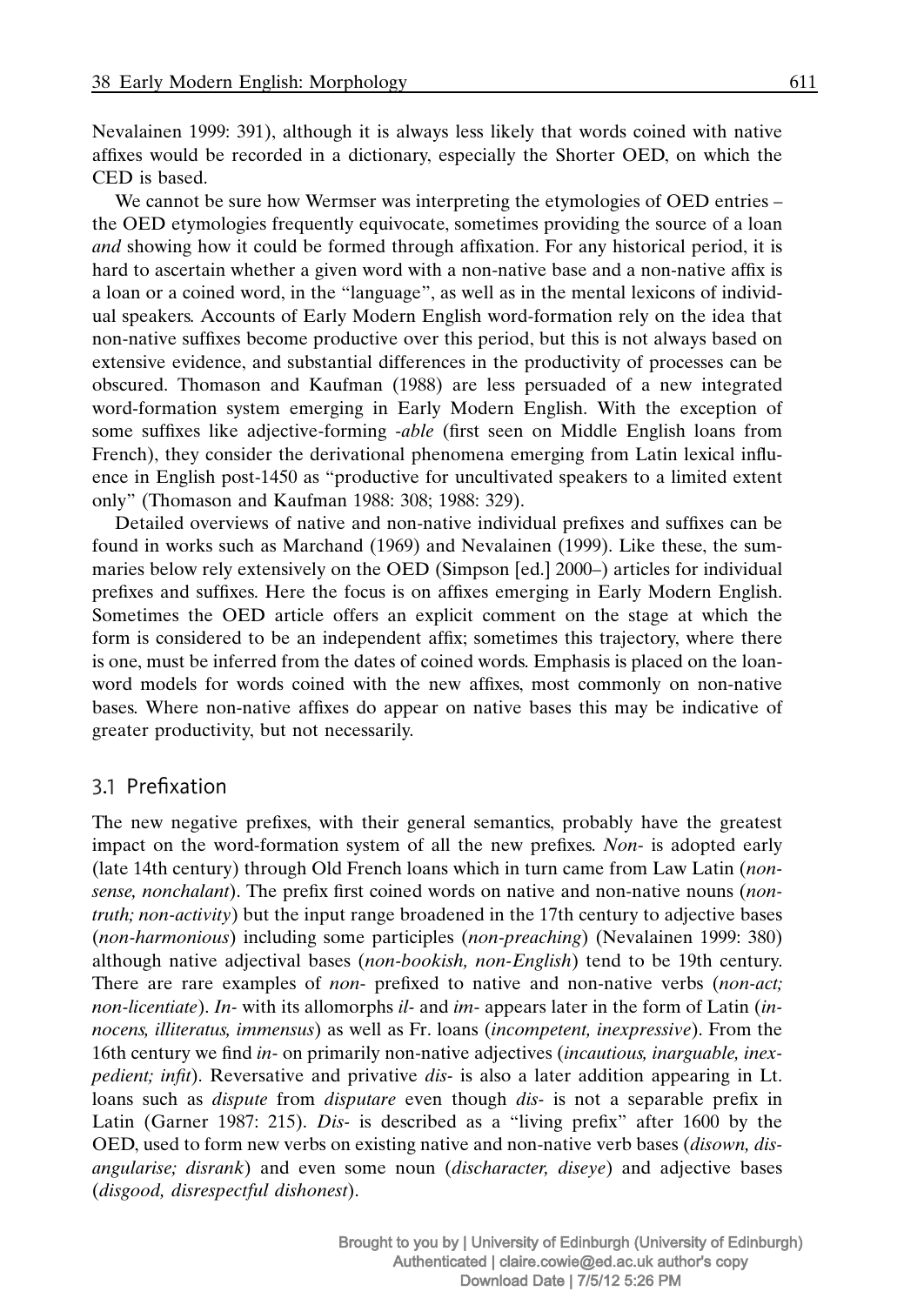All three imported negatives parallel native *un*-, which appears on all classes of base (unfortunate, unhouse, unnerve), and remains the most common negative prefix in Early Modern English (Nevalainen 1999: 380–382). There is ample evidence of alternation between *un*- and *in*- on adjectival bases before the 16th century. The OED indicates that both could appear before the adjectives cautious, ceremonious, certain, communicative, devout, and distinguishable. The practice in the 16th and 17th centuries was to prefer the form with in-, as in inaidable, inarguable, and inavailable, but items with Latinate bases were later revised to *in*-, with other bases taking *un-* (*unavailing, uncertain,* undevout, unexpected). Matthews has described a kind of cyclic process whereby negative prefixes lexicalize with evaluative meanings as in improper, and the alternate prefix remains neutral. Compare *unnatural* and *non-natural*, *immeasurable* and *unmeasurable*, immoral and amoral (Matthews 1991: 72–74). Words prefixed with in- are probably more inclined to lexicalize in this way given their strong link to Latin lexis. De- and dis- overlap on verb bases as in the oft-cited disthronize, disthrone, dethrone, unthrone, dethronize (Görlach 1991: 80). The prefix de- is only found in the 18th century, although there are some "tentative" 17th century examples like detomb 1607 (Nevalainen 1999: 383).

Whilst some suffixes are assimilated relatively early through French, the numerous new prefixes are, by contrast, typically borrowed later from Latin (Burnley 1992: 446–449). They tend on the whole to be restricted to certain technical registers, or at least, to form exclusively technical terms. Typical examples from the set of locatives would be *sub-* emerging from French loans such as *subsequent*, *subsection*, and forming words on all classes of base, as in subtrench, subconsulary, subrenal, and subdecimate; trans-, also from Fr. loans like trespasser and Lt. transferre, forming verbs on verb bases (transplace) and some noun bases (transfashion); and circum-, from Lt. circuminvolvere and circonscrire, appearing on native and non-native verbs (circumbind, circumgyre, circumclose). The intensifying prefix hyper-appears in hyperconformist, hyper-angelical, and hyper-magnetic on analogy of Gk. words like hyperbole, hyperborean. The quantitative prefixes are late 16th or 17th century: multi-, from Lt. multiplex, multifarious and Fr. multiply, multitude, is applied to noun and adjective bases to form multivariety, multilateral; mono-, from Fr. (monarch, monosyllable) and Gk. (monoculus, monoxylon) loans, forms monoptic, monopyrenous; uni-, from Lt. universitas, unicornus, forms univalve, unifoil, unipresence (from which unipresent is then back-derived); bi-, on the analogy of loans bicome, biennium appears principally on non-native adjectives such as *bicapsular; tri-* appears on noun and adjective bases *trigram*, tricentrall; Lt. compounds such as semicirculus are imitated to form semi-quaver, semi-riddle, semi-cubit, semi-Atheist. Demi- in fact is somewhat earlier than semi-, appearing in 15th century heraldic loan translations (demigod, demi-angel, demi-lion).

A number of the prefixes with productivity restricted by register only show a substantial increase in frequency after the Early Modern period. For example, types like transapical, circumcorneal, postcerebellar, pre-chemical are all 19th century and later. The prefixes pan- (from Gk. pandemic, panoply) and poly- (from Gk. Polygamia) do form words in Early Modern English (panpharmacon, pantheology, Panglyphic; Polyacoustic) but this is rare, and most examples are 19th century and later. Although pseudo- occurs in borrowed words in Early Modern English (pseudo-christ from Gk. pseudochristus) it is rarely a "living prefix" in English before 1800 (pseudo-religious 1672) (Marchand 1969: 188; Nevalainen 1999: 388).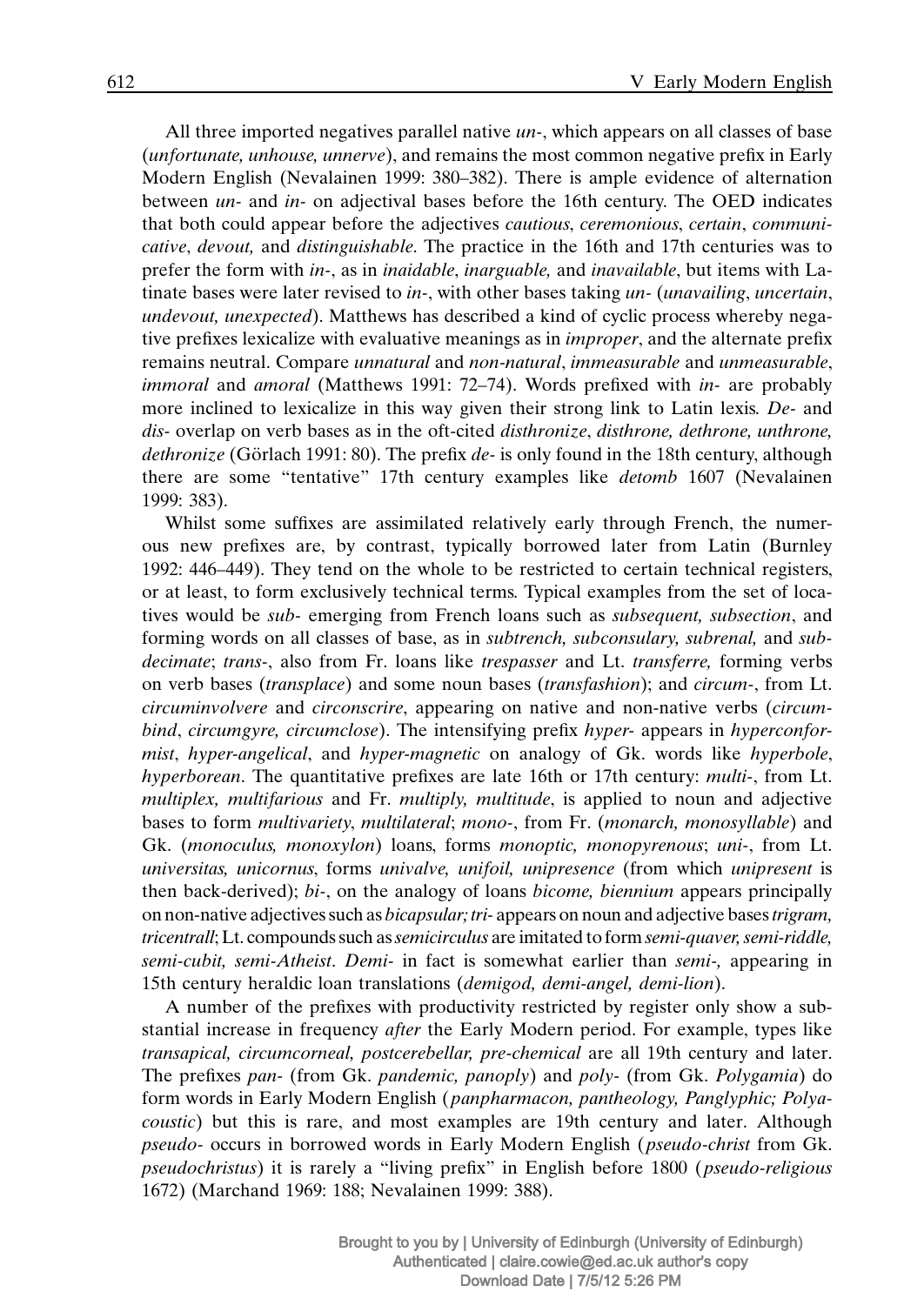Some of the new prefixes extend beyond technical terms, and these are often processes that are borrowed earlier. So locative en- became productive in the 15th century and is widely used in the 16th century on native and non-native bases (Nevalainen 1999: 389) to form verbs such as endanger, embody, encamp, ennoble; super-, from Fr. loans *superlative, superstition*, also takes off in the 15th century and is frequent in Elizabethan times, appearing on nouns (superstructure), adjectives (super-aerial) and verbs (superinvest); inter-, from Lt. (intercedere, intermedius, interregnum) and Fr. (enterfere, entercourse) loans, leads to formations on native and non-native noun bases (interdispensation, intermatch); native and non-native verb bases (intermention; intertwine) and adjective bases (interconciliary).

Temporal prefixes tend to be introduced earlier and found more widely. Re-, from Fr. verbs redress, regard and Lt. reducere (and in contemporary lexicographers' renderings of Italian words such as ristoppare), becomes "freely prefixed" (OED, Simpson [ed.] 2000–) towards the end of the 16th century, primarily on non-native verbs (re-elect) but also native verbs (regreet). Pre-, from Lt. preambulare, already coins words in late Middle English; these are "numerous" from the 16th century onwards and include pre-petition, pre-excellence on nouns, and on verbs preconceive, preclose, pre-ordinate, pre-sift. Formations after Lt. loans like postponere and Fr. postcommunion, postposer first appear in English in the late 14th century: examples on nouns include post-accession, post-argument, post-pardon and on verbs include postcribrate, post-place.

"Attitudinal" prefixes (Nevalainen 1999) tend not to be restricted to technical terms. Counter-, from Fr. counterbalance, countersign, prefixes native and non-native nouns (counterplot, countermotion) and native and non-native verbs (counterhit, counterfix). The Latin version (contraponere) can be found on contra-proposal, contra-civil and contra-distinguish. Anti-, from Gk. (antithesis), appeared exclusively in loan translations such as *antipope, antichrist* before 1600, but after that was generalized to other noun bases to produce antideity, antiface, antihemisphere, anti-romance and adjectival bases to produce anticreative, antiliturgical.

#### 3.2 Suffixation

#### 3.2.1 Noun suffixes

None of the new suffixes forming concrete nouns managed to usurp the ubiquitous native agentive -er suffix (Nevalainen 1999: 392; Görlach 1991: 172). They tend on the whole to be both semantically and formally restricted. -ician is added to arts or sciences in Lt. -ica, Fr. -ique or Eng. -ic, -ics to denote a person skilled in the art or science. Musician and physician are loans but in some cases it is not possible to tell if a word (e.g. magician) is formed in English. Some words like geometrician are formed by analogy on names not even ending in  $-ic$  (although there may be an adjective in  $-ic$ ). -eer is added to English nouns in the early 17th century to form designations of persons (pamphleteer, auctioneer, pulpiteer) in imitation of earlier Fr. loans like canonnier ( $>$  cannoneer) with the Fr. agent suffix -ier (still evident in bombardier). It hardly appears on native bases, and when it does (as in waistcoateer 'a prostitute') it is not transparent. Concrete nouns ending in -ant may be Fr. participles borrowed before 1500 (attendant, dependant) later refashioned as Lt. -ent (dependent), or participles borrowed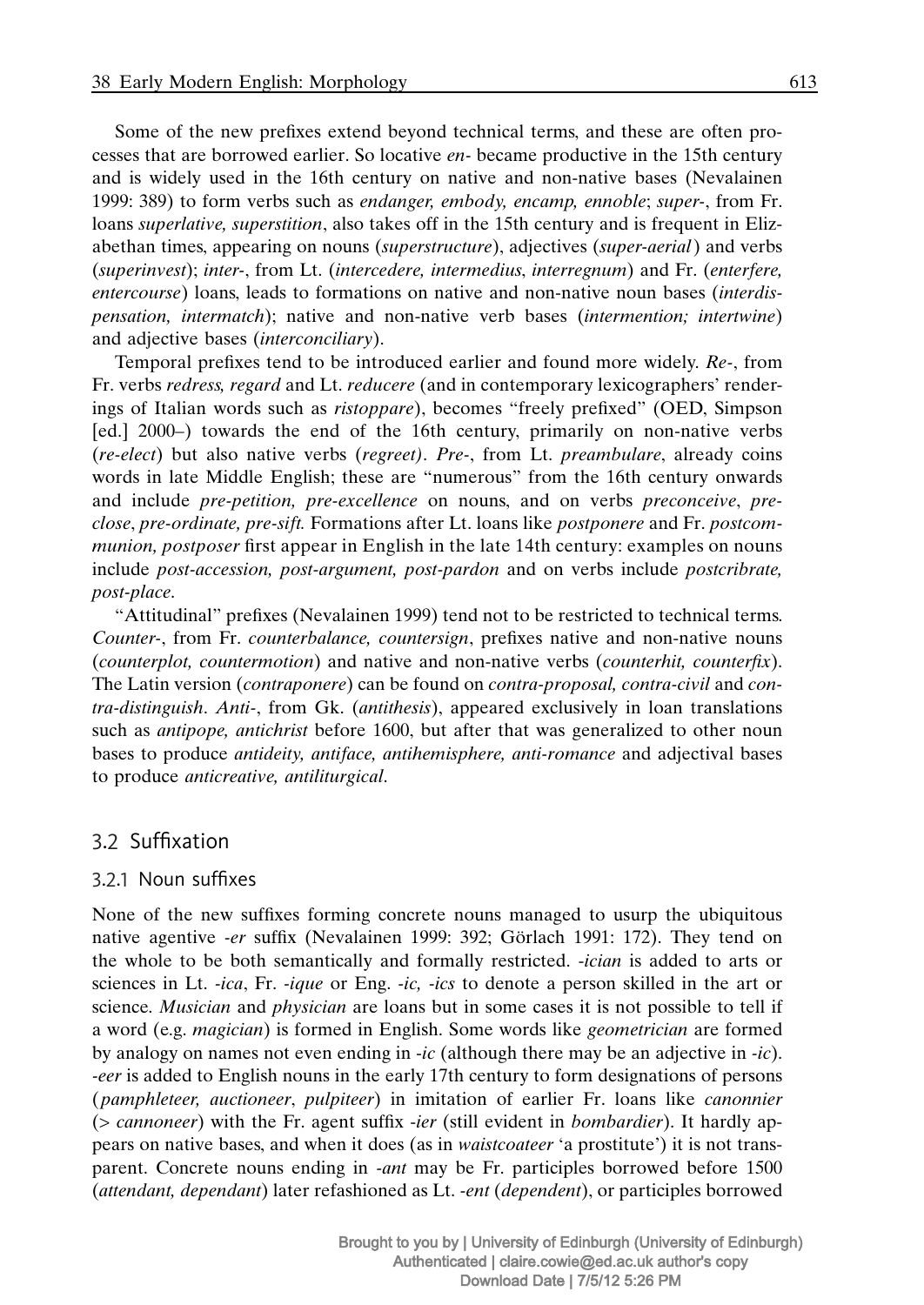directly from Lt. *(stimulant* 1728). There are some analogical formations *(anaesthesiant*) 1879) but not many in Early Modern English.

Nouns such as curate, senate are English renderings of Lt. nouns curatus, senatus (including medieval Lt. nouns *aldermannatus*  $>$  *aldermanate*) and this pattern is used to generate words in English on other Lt. nominal stems (syndicate 1624, electorate 1675). Perhaps the most interesting development in this group of noun suffixes is the passive benefactive suffix -ee, for which there is no native equivalent. The first examples are from Anglo-French participles (appellee, refugee) but later words are coined with the suffix in English (referee 1549, vendee 1547). Many subsequent formations in English (laughee 1829) are listed as "nonce-words" but the suffix certainly seems to be alive in Present-day English (Mühleisen 2010).

Borrowed abstract noun suffixes are without doubt the most noticeable elements of the new "layer" of derivational morphology. This is due in part to the sheer numbers of complex nouns borrowed, resulting in a wide range of possible noun endings some of which are semantically general. There was already a choice of native abstract-noun forming suffixes in Middle English, particularly for the description of states or qualities as in hethenness, hethenhood, hethenship (Dalton-Puffer 1996: 126).

Gerundial -ing is the deverbal noun-forming suffix of choice in Middle English (on native and non-native bases), and the suffix continues to have near inflectional levels of productivity in Early Modern English (Görlach 1991: 172). It is rivalled by the new deverbal suffix *-ation*, and to a lesser extent *-ment* (Bauer 2001: 184); other suffixes forming abstract nouns on verbs are more restricted: -ance/-ence became "to a certain extent a living formative" (OED, Simpson [ed.] 2000–) after appearing in Fr. (nuisance, parlance) and Latin or refashioned-as-Latin loans (providence, prudence) and even coins some nouns on native bases (clearance 1563, hindrance 1436, furtherance 1440); -ance nouns could be refashioned as -ancy if the state/condition meaning was more prominent than the action/process: cf. *temperancy* 1526 vs. *temperance* 1340.

The suffix -ure (Fr. scripture, Lt. aperture) became "mildly productive" in Early Modern English on verbs ending in -s and -t (Nevalainen 1999: 398) as in *exposure* 1605; from the 17th century onwards  $-al$  from Lt. suffix  $-alia$  (via loans like *arrival*  $>$ Anglo-French arrivaille) coins words such as denial 1528. Derivations on native bases (bestowal, betrothal, beheadal) are all 19th century.

Already in the 15th century, -ment is used to coin words denoting the result or product of action or the action itself: chastisement 1340 may be a coined word, and items on Germanic bases like *hangment* 1440 certainly are. These are modelled on Fr. loans *gar*ment, accomplishment and Lt. loans fragment < fragmentum. Later EModE examples include banishment 1507 and enhancement 1577 on Romance bases and amazement 1595 and atonement 1513 on Germanic bases. Some of the latter are also prefixed with em-, en- and be- (enlightenment 1669, bereavement 1731). There are even some formations on adjectives (merriment 1574).

The borrowed suffix -ation, however, is considered the most productive deverbal noun-forming suffix after -ing and one of the most productive new suffixes from the Early Modern period. We will examine this suffix more closely to consider what it means to develop productivity in Early Modern English. The productivity of -ation is often attributed to the fact that it is "the only alternative available for verbs ending in -ise, -ate, and -ify" (Nevalainen 1999: 397). Yet some caution is required in treating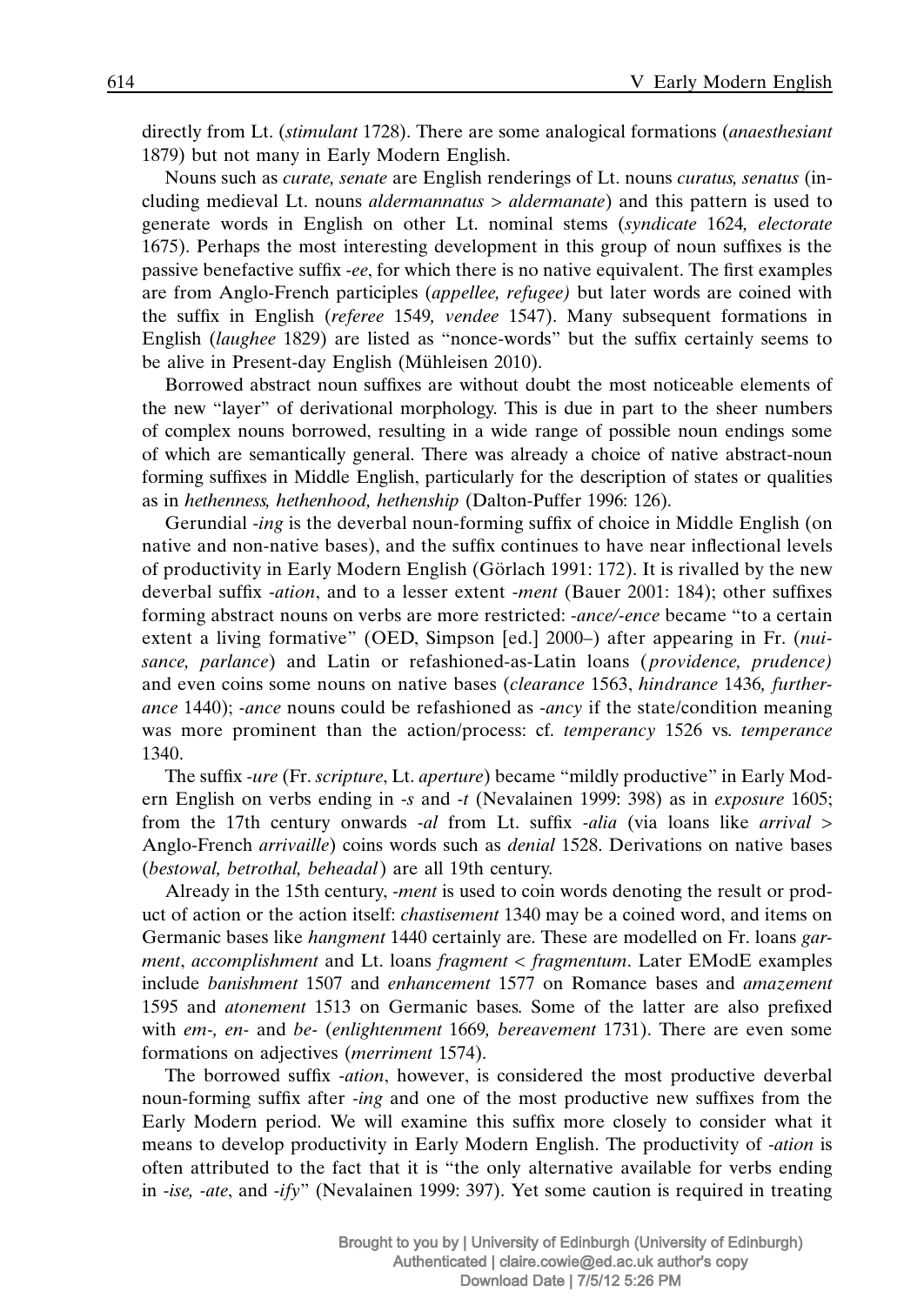Early Modern words in -ation, even ones on base verbs ending in -ize, -ate and -ify, as confirmation of the emerging productivity of this suffix.

English formatives in -ation are considered to "show productivity from the beginning of the 17th century through to the 20th century, but always on Latin or French bases" (Bauer 2001: 181-182) with some well-known exceptions such as starvation. Synchronic morphologists (Kastovsky 1986: 589, 1992: 291) routinely distinguish between -ation words which are recognizable loans such as communion, opinion, protection where  $-i\omega$ -io-n-em has been added in Latin to the stem of a noun (communis), verb (*opinari*) or participle (*protegere*), and the more transparent cases, where Lt. loans such as *qualification* are formations on the past participial stem of verbs in -are (qualificat- from qualificare). The latter are often treated as English derivations. The general attachment of -ation to non-native bases makes it impossible to tell whether forms which contain the string -ation such as recommendation (a Fr. loan) are the result of borrowing or deverbal derivation in Early Modern English (Nevalainen 1999: 397).

Marchand (1969: 259) would like for convenience to treat all items on verb bases in -*ate* from 1500 as English derivations. So *education* 1540 would be treated as a derivation even though the OED shows this is a Latin loan. For many of these items the verb is back-derived from the borrowed abstract noun (see verb suffixes below). Sometimes there is not even a back-formed verb to hint at transparency for users as in constellation, duration, ovation (OED -ation article, cited by Marchand 1969: 261). Similarly, Marchand would like to classify  $-ize + ation$  words, many of which are Lt. nominalizations, either of Gk. verbs in -ize (baptization) or Lt. verbs in -ize (moralization) or Fr. verbs in -iser (civilization), as English derivations after 1600. We still find loans after 1600 though, such as sacrification 1694. The cut-off of 1600 seems to rather better for -ify + -ation: amplification 1546, modification 1492 and verification 1523 are Latin loans but *identification* 1644 and *beautification* 1640 are derivations on verbs in -*ifv*. Interestingly, some early items previously presented by the OED as derivations are now shown as loans for example pontification 1500. More such cases are coming to light in the OED's latest revisions with the benefit of new resources (Durkin 2002).

Finally, there is the question of how we should treat "Latinate coining", where a noun such as *fecundation* is in fact formed in English, but on a verb base that exists only in Latin (fecundare). This is a well-known practice in Early Modern English, yet its extent has not been measured. In sum, the suffix -ation may not be as productive in Early Modern English as is commonly assumed. It might even be argued that this suffix never developed productivity in a quantitative sense. Bauer reflects that recent formations such as *lambadazation* and *electronification* must be analogical formations (Bauer 2001: 80–81, 96). The OED in fact indicates that a subset of scientific words including ossification 1671 do not have a pre-existing English verb base. Tellingly, -ization and  $-(i)$ *fication* are listed as complex suffixes alongside *-ation*.

Similar considerations apply to borrowed noun-forming suffix -ity, typically found on non-native adjectival bases in -able/-ible, -ic, -al and -ar and rarely found on native bases (Nevalainen 1999: 398): oddity, the classic exception, is as late as 1713. Unsurprisingly, many of the Early Modern examples turn out to be direct loans from Latin such as implacability 1531, and not a formation from implacable (1552) (Marchand 1969). Lt. nouns in -*itas* are Englished to -*ity* often via Fr. -*ite*. Here too there is the Latinate coining (carneity 1691 is coined in English but the adjectival base carneus does not exist in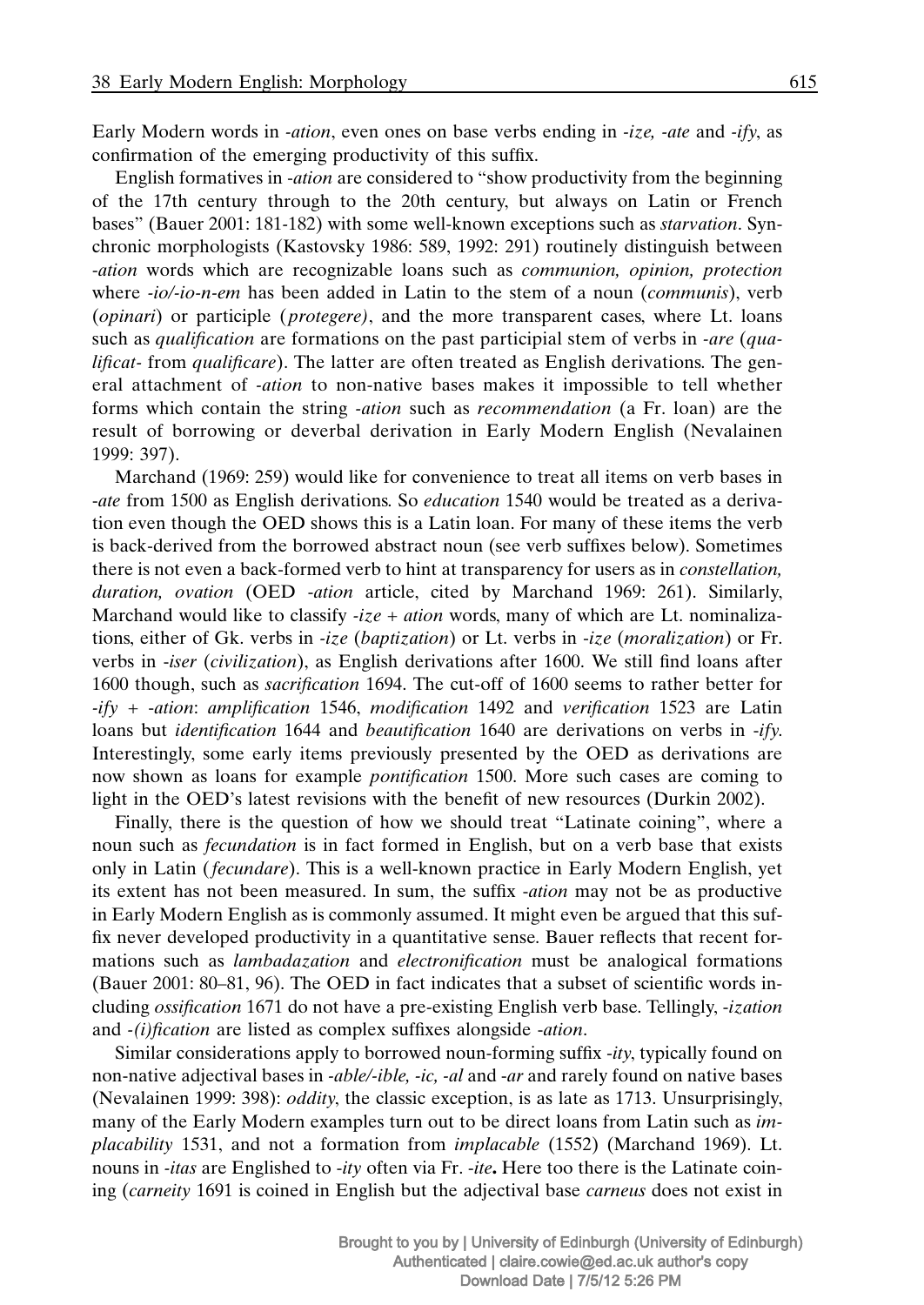English) and here too there may be a case for complex suffixes  $(-a\text{bility}, -i\text{city})$  rather than a single  $-ity$  suffix.

The appearance of native suffix -ness on non-native bases and the consequent appearance of doublets such as sincereness/sincerity; singularness/singularity, fatalness/ fatality (Marchand 1969: 335) is often used to draw attention to affix rivalry in Early Modern English (Nevalainen 1999: 398; Görlach 1991: 137; Romaine 1985; Riddle 1985). Sometimes the increasing productivity of -ity in Early Modern English is presented as claiming territory from -ness (Aronoff and Anshen 1998) but this is based on treating all  $-ity$  items as derivations, when in fact many of the rival Early Modern pairs concern an -ity loanword as in absurdity 1529 absurdness 1587 and penetrability 1609 penetrableness 1684.

Classical Latin words in *-acia* (*fallacia > fallacy*) or medieval Latin words in *-atia* (*legatia*  $>$  legacy) are Englished as words ending in *-acy*. The form is added to Lt. words in -atus (advocatus > advocacy 1413) or English adjectives in -ate (accuracy 1662, privacy 1534) from the 14th century already but is only "generalised" in the 16th century (Nevalainen 1999: 399).

The two best known non-native Early Modern English suffixes for forming abstract nouns with a condition /state/ collectivity meaning are *-age* (from loans such as *voyage*, umbrage, plumage) and -ery (from loans such as pottery, bravery, machinery). We see -age appear on non-native bases in *clientage* 1633, *orphanage* 1538 and non-native bases in leafage 1599, and -ery appears on non-native bases (confectionery 1545) and native bases (brewery 1658).

The suffix *-ism* is striking in that it comes from Gk. loans via Latin (baptism, Atticism, Judaism). From the 16th century it can be found on non-native bases (modernism 1737, magnetism 1616) and native bases (truism 1708). It can simply derive nouns of action (plagiarism 1621) but its primary uses are semantically narrower: it can denote the conduct of a class of persons (*patriotism* 1716), a system of theory or practice (*Qua*kerism 1656), a doctrine or principle (libertinism 1641), or a peculiarity or characteristic (witticism 1677).

#### 3.2.2 Adjectival suffixes

As with nouns, numerous adjectives were added to Early Modern English through morphological Anglicization. In many cases an inflectional ending is simply dropped (content < content-us). In others, a set of adjectival loanwords becomes associated with a modified Latinate ending. For example -ary, in Early Modern English appears predominantly in loans such as *voluntary* and *contrary* from Fr. *voluntaire* and Latin *contrarius* and very infrequently in a word coined in English (complementary 1628).

Especially prominent are adjectives in -ate formed from Lt. participles (desolate < desolatus, separate  $\lt$  separatus). Fr. adjectives can be adapted with this ending (affectionate  $\langle$  affectionne) and so can other Lt. stems (roseate 1589 is from Lt. roseus); thus -ate cannot be considered a productive adjectival suffix.

The non-native adjectival suffixes that are productive in Early Modern English and later tend to have gotten off the ground in Middle English. Following Fr. loans such as capable, agreeable, deverbal *-able* (as noted earlier), which is highly general in meaning, occurs on native (takeable 1449, breakable 1570) as well as non-native bases (praisable 1350). Whilst new words are coined in this process in Early Modern English, borrowing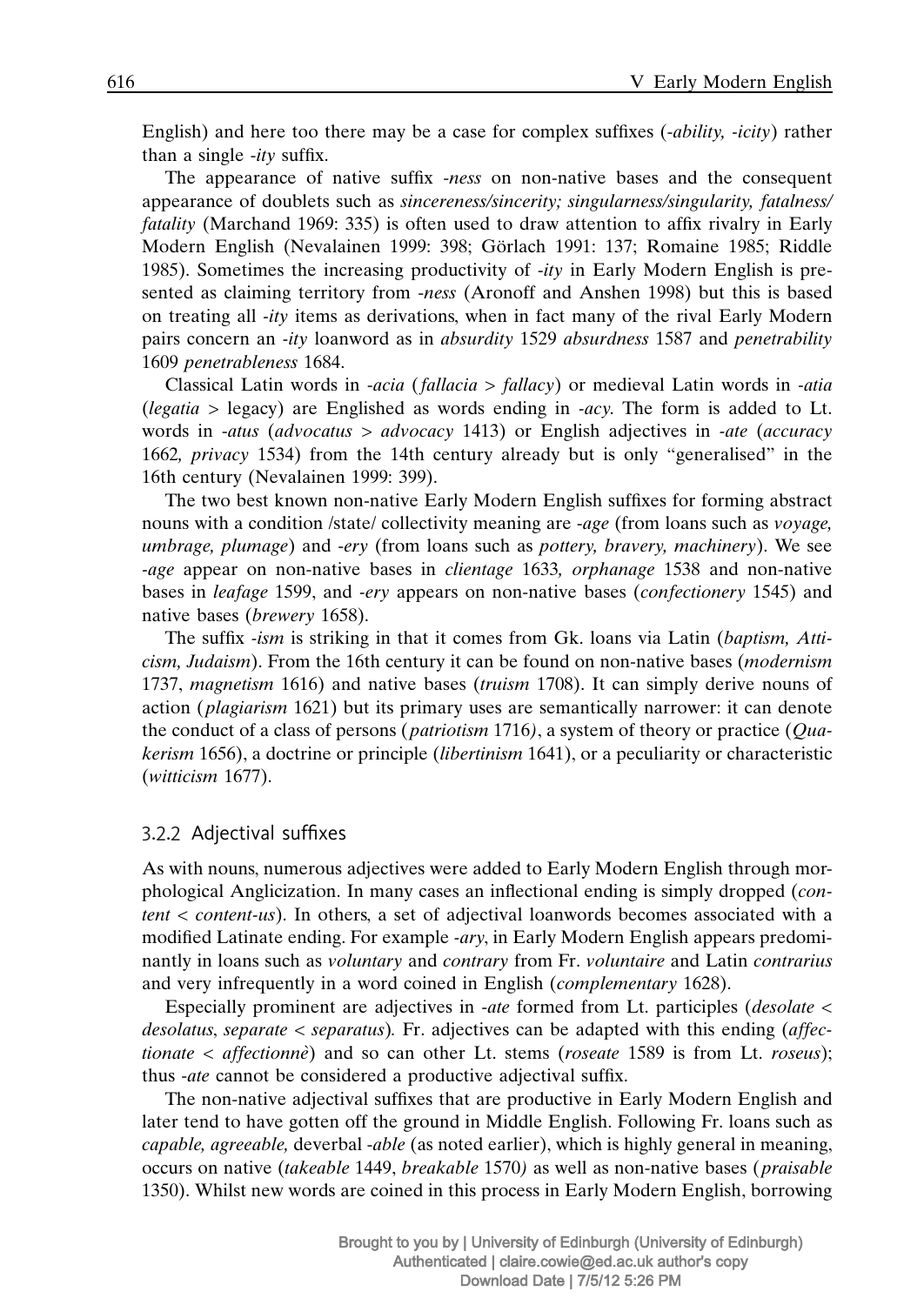continues. The suffix is attached to nouns from the 16th century: marriageable 1575; but in some cases the base may be the noun or verb e.g. rateable 1503.

Deverbal -ive from Fr. (adoptif) and Lt. (nativus) loans is productively added to Fr. or Lt. verbs, but is formally restricted to those ending in  $- s$  or  $- t$  (conducive 1646, depressive 1620) as they are essentially analogical formations (Nevalainen 1999: 405); "ative" does become a "living form" as in talkative (1432) but there are few such examples. Denominal -ous (Fr. dangerous; Lt. famosus, obliviosus) is already used to coin words in English from the 14th century *(leguminous* 1656) although seldom on native bases (timeous 1470), possibly because denominal native adjectival suffixes (muscled, heathery) are widely used in Early Modern English (Nevalainen 1999: 400; Barber 1997: 234).

Lt. adjectives in *-alem* (*mortalem*) were borrowed early through French with *-el* (*mortel*) later refashioned to *-al* (*mortal*). The number of Lt. adjectives in *-alis* increased dramatically in medieval and modern Lt. (cordialis) also producing a suffix -al which could be added to any noun *(longitudinal* 1706; *constitutional* 1682). The -al ending could also be added to Lt. adjectives with endings such as *-eus* "to give them a more distinctively adjectival form" (OED, Simpson [ed.] 2000–); e.g. funere-al 1725. In late Lt. -alis nouns (grammaticalis) are formed on adjectives in -ic-us (grammaticus) hence the English *grammatical*, and so also *clerical, medical*. Somewhat later Lt. adjectives in -icus are rendered in English with an -ic ending (*poetic* < *poeticus*). Thus we find adjectives with both forms (comic, comical; tragic, tragical). The historical relationship and semantic differences are explored at length in Kaunisto (2007). Both suffixes occasionally act as independent formatives (prelatical 1614, operatical 1775) (Nevalainen 1999: 403) but the frequency of this group (Barber 1997 finds -al/-ic/-ical to be the most productive non-native adjectival affix in Early Modern English) is certainly complex.

Other adjectival suffixes are semantically narrower and consequently appear on a subset of bases. For instance, *-ese* (It. *Milanese*; Fr. *Chinois*) is added to national proper names only (Japanese); it is extended to other proper names much later (Johnsonese 1843). Similarly, *-ian* which comes from loans Fr. Barbarien > barbarian and Latin Christianus > Christian is associated with proper names such as Cameronian 1690, despite some Latinate coinings like *equestrian* 1656 on *equestri-s*. Whilst *-an* is added to Lt. adjectives in -arius (agrarius > agrarian) or English adjectives in -ary (disciplinarian), the complex form -ian is mostly associated with ideologies (sublapsarian 1656). There are some jocular formations on native bases in the 18th century *(nothingarian*) 1776). Finally, *-ite*, which appears in Greek/Latin loans like *Israelite*, forms person nouns such as *Jacobite* 1400, Wyclifite 1580.

#### 3.2.3 Verb suffixes

Before 1500 the only overt morphological processes available to form verbs were the native prefix be- (bejewel) and suffix -en (deafen), and the prefix en- (embody) which emerges from Fr. loans in Middle English *(endanger)*. Deadjectival conversions "often compete" with -en suffixations, as in slack and slacken (Nevalainen 1999: 388; 406; 429). Conversion to verb was a much more common process, and so whilst the above verb-forming prefixes were not really in use after 1600, conversion continued and survived into Modern English.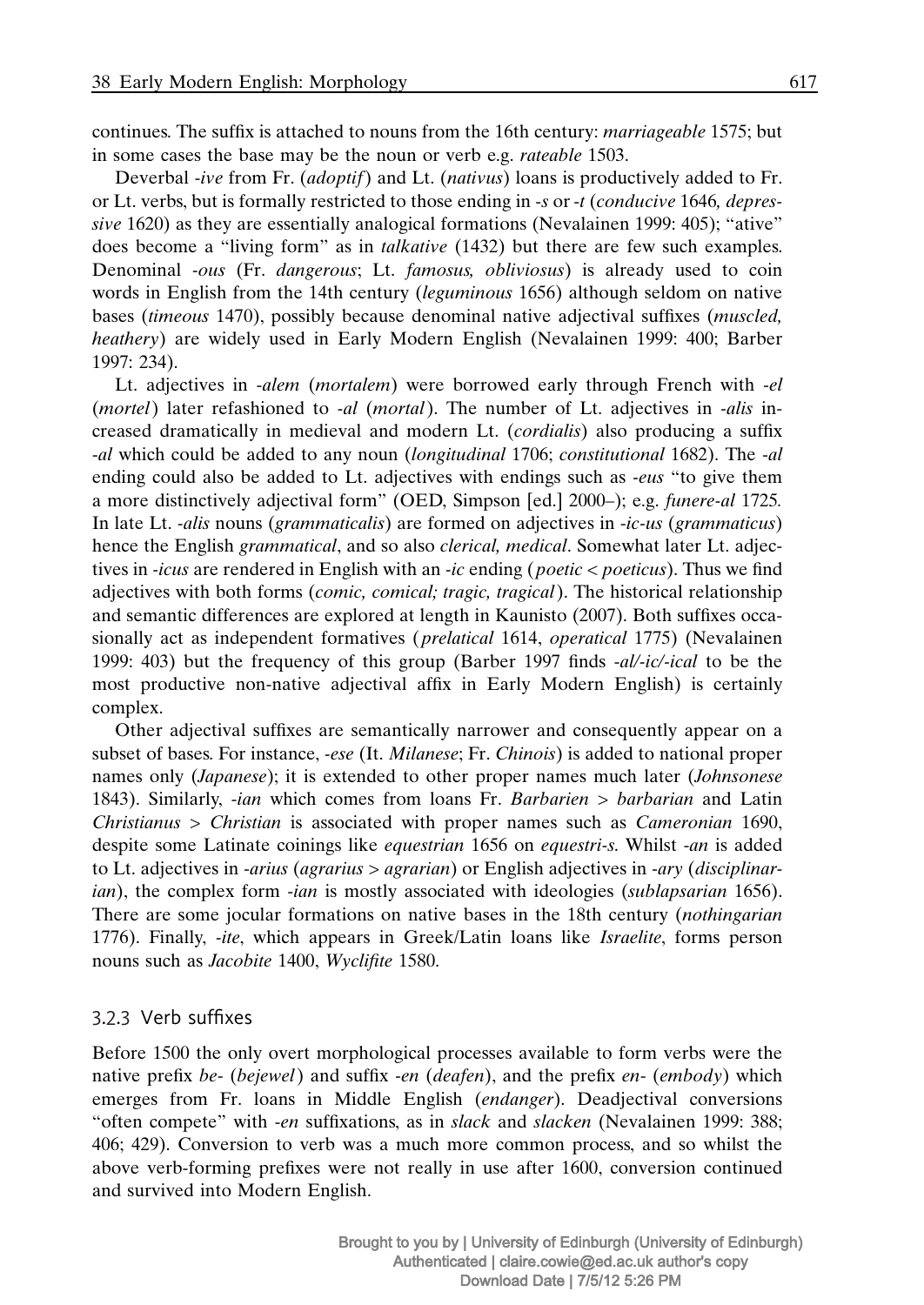Nevalainen (1999: 407) describes  $-ize$  as the most productive of the new verb-forming morphological processes of Early Modern English, a situation which continues into Modern English (Plag 1999). This may be partly to do with the fact that -ize appears in relatively fewer Lt. loan words than other borrowed suffixes. Its origins are Greek, from Gk. loans into Latin such as *baptize*. Because *-ize* does not appear in so many Lt. loans, most of the *-ize* words in English such as *popularize* (1593) are coined, although almost always on non-native bases with some exceptions (*womanize* 1593). The fashion for  $-ize$ verbs attracted controversy in the 16th century, yet they continued to fill up the hardword dictionaries of the 17th century before their demise in the 18th century (Görlach 1991: 176–177).

The story of -ify is closer to other Latinate morphology in that most items are renderings of original Lt. verbs in -ficare as in pacify  $\langle$  pacificare; horrify  $\langle$  horrificare). The suffix is also absorbed through Fr. loans *(liquefy < liquefier)*. Coined words such as beautify (1526) are quite rare in Early Modern English. Their addition to native bases is marked as "jocular" or "trivial" (OED, Simpson [ed.] 2000–) in words such as truthify 1647 and speechify 1723.

As we saw above, Lt. past participles in -atus, -ata, -atum were a source of English adjectives. Some of these adjectives were treated as verbs (separate 1432). Subsequently English verbs in -ate were formed directly on the Lt. participial stems as in venerate from *venerari*. In the 16th and 17th centuries some *-ate* verbs were even coined on Romance nouns (capacitate 1657 from capacity; fertilitate 1634 from fertility), and Latin nominal stems (camphorate 1691 on camphoratus) (Nevalainen 1999: 407). These -ate verbs were stigmatized as "ynkpot termes" in the 16th century. The author of Thomas Wilson's famous ynkehorne letter from the Arte of Rhetorique (1553) pleads "I obtestate your clemencie, to inuigilate thus muche for me". Similar items were fabricated by Cockeram in his dictionary of 1623 (Görlach 1991: 176). The exact number of -ate verbs formed through back-formation of -ation nouns, as in locate (1652) from location (1592), is not known, but it is likely to be high throughout the period (Nevalainen 1999: 407; Görlach 1991: 176; Plag 1999). Given the limited productivity of the verb suffixes, it is unsurprising that they are considered to be in complementary distribution (Bauer 2001: 177). Rare "doublets" cited by Plag (1999: 228) (dandify/dandyise; plastify/plasticize) are 19th century.

The popular native adverb-forming suffix -ly had already emerged in Middle English. Highly generalized, in Early Modern English it is applied to adjectives (bawdily), including adjectives in -ly (livelily), a practice subsequently discouraged; participles (shortsightedly), numerals (thirdly), and even nouns (agely). However the suffix is less common in adverbs appearing as intensifiers than it is in Modern English (exceeding well) (Nevalainen 1997: 405).

#### 4 References

Allen, Cynthia. 2008. Genitive Case in Early English: Typology and Evidence. Oxford: Oxford University Press.

Altenberg, B. 1982. The Genitive v. the of-Construction. A Study of Syntactic Variation in 17th Century English. Lund: Gleerup.

Aronoff, Mark and Frank Anshen. 1998. Morphology and the lexicon: Lexicalization and productivity. In Andrew Spencer and Arnold M. Zwicky (eds.), The Handbook of Morphology, 237–248. Oxford: Blackwell.

> Brought to you by | University of Edinburgh (University of Edinburgh) Authenticated | claire.cowie@ed.ac.uk author's copy Download Date | 7/5/12 5:26 PM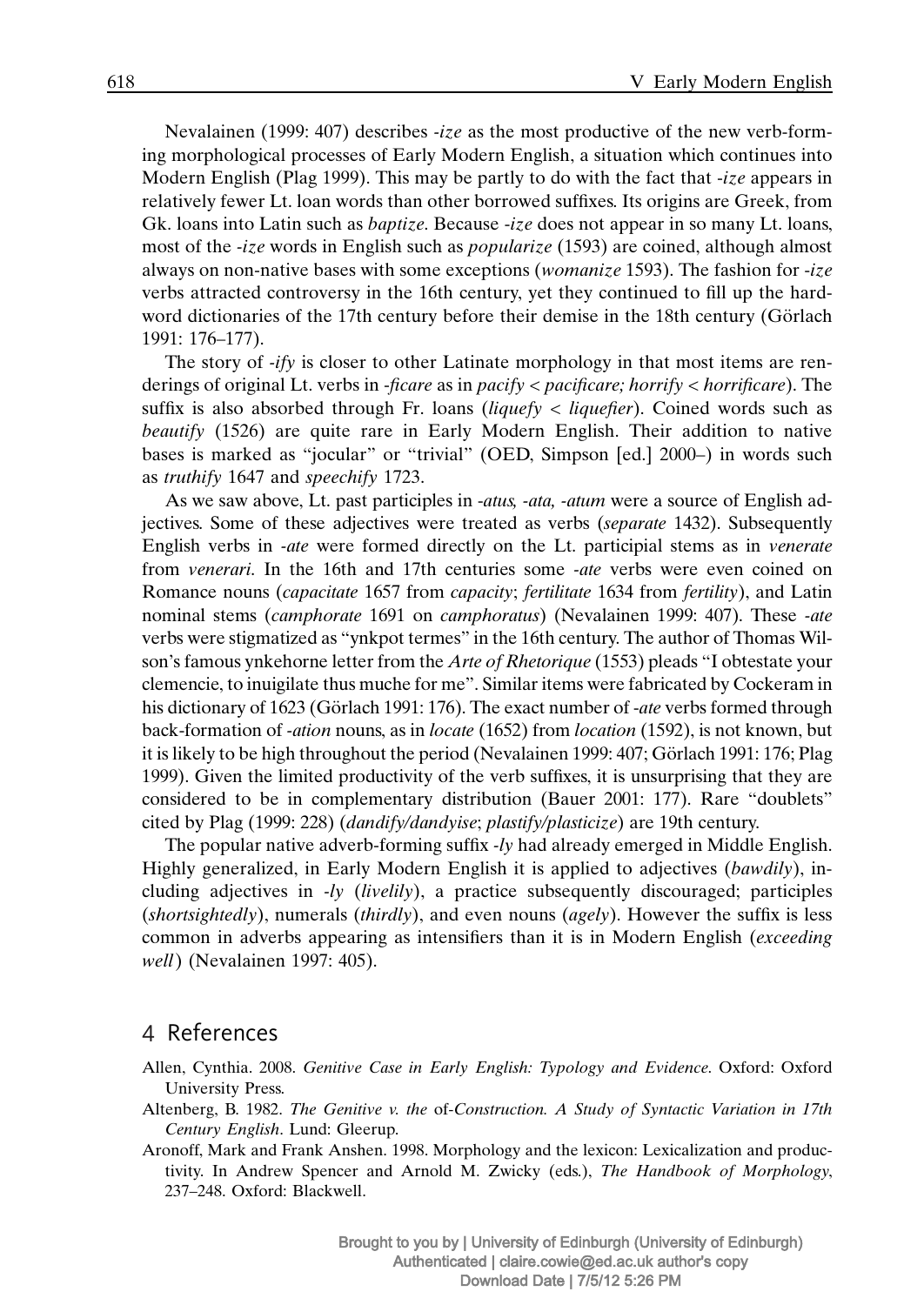- Barber, Charles. 1997 [1976]. Early Modern English. 2nd edn. Edinburgh: Edinburgh University Press.
- Bauer, Laurie. 2001. Morphological Productivity. Cambridge: Cambridge University Press.
- Brewer, Charlotte. 2006. Eighteenth-century quotation searches in the Oxford English Dictionary. In: R. W. McConchie, Olga Timofeeva, Heli Tissari, and Tanja Säily (eds.), Selected Proceedings of the 2005 Symposium on New Approaches in English Historical Lexis (HEL-LEX), 41–50. Somerville, MA: Cascadilla Proceedings Project.
- Brown, Roger and Albert Gilman. 1960. The pronouns of power and solidarity. In: Thomas. A. Sebeok (ed.), Style in Language, 253–276. Cambridge, MA: MIT Press.
- Brown, Roger and Albert Gilman. 1989. Politeness theory and Shakespeare's four major tragedies. Language in Society 18(2): 159–212
- Burnley, David. 1992. Lexis and semantics. In: Norman Blake (ed.), The Cambridge History of the English Language. Vol. II. 1066–1476, 409–499. Cambridge: Cambridge University Press.
- Dalton-Puffer, Christiane. 1996. The French Influence on Middle English Morphology: A Corpusbased Study of Derivation. Berlin/New York: Mouton de Gruyter.
- Durkin, Philip. 2002. Changing documentation in the third edition of the Oxford English Dictionary: Sixteenth-century vocabulary as a test case. In: Teresa Fanego, Belén Méndez-Naya, and Elena Seoane (eds.), Sounds, Words, Texts and Change: Selected Papers from 11 ICEHL, 65–81. Amsterdam/Philadelphia: John Benjamins.
- Finkenstaedt, Thomas, Ernst Leisi, and Dieter Wolff. 1970. A Chronological English Dictionary. Heidelberg: Carl Winter.
- Finkenstaedt, Thomas, Ernst Leisi, and Dieter Wolff. 1973. Ordered Profusion: Studies in Dictionaries. Heidelberg: Carl Winter.
- Gadde, Fredrik. 1910. On the History and Use of the Suffixes -ery, -age and -ment in English. Ph.D. Dissertation. Lund: Gleerupska University.
- Garner, Bryan A. 1987. Shakespeare's Latinate neologisms. In: Vivian Salmon and Edwina Burness (eds.), Reader in the Language of Shakespearean Drama, 207–228. Amsterdam/Philadelphia: John Benjamins.
- Gordon, George. 1928. Shakespeare's English. Society for Pure English Tract no. XXIX. Oxford: Clarendon.
- Görlach, Manfred. 1991. Introduction to Early Modern English. Cambridge: Cambridge University Press.
- Hughes, Geoffrey. 2000. A History of English Words. Oxford: Blackwell
- Kastovsky, Dieter. 1986. The problem of productivity in word-formation. Linguistics 24: 585–600.
- Kastovsky, Dieter. 1992. The formats change the problems remain: Word-formation theory between 1960 and 1990. In. Martin Pütz (ed.), Thirty Years of Linguistic Evolution: Studies in Honour of René Driven on the Occasion of His Sixtieth Birthday, 285-310. Amsterdam/Philadelphia: John Benjamins.
- Kaunisto, Mark. 2007. Variation and Change in the Lexicon: A Corpus-based Analysis of Adjectives in English Ending in -ic and -ical. Amsterdam: Rodopi
- Kytö, Merja. 1996. The best and most excellentest way: The rivalling forms of adjective comparison in late Middle and Early Modern English. In: Jan Svartvik (ed.), Words: Proceedings of an International Symposium, Lund, 25–26 August 1995, 123–144. Stockholm: Kungliga Vitterhets Historie och Antikvitets Akademien.
- Kytö, Merja and Suzanne Romaine. 1997. Competing forms of adjective comparison in modern English: What could be more quicker and easier and more effective? In: Terttu Nevalainen and Leena Kahlas-Tarkka (eds.), To Explain the Present. Studies in the Changing English Language in Honour of Matti Rissanen, 329–352. Helsinki: Société Néophilologique.

Lass, Roger. 1999. Phonology and morphology. In: Lass (ed.), 23–155.

Lass, Roger (ed.). 1999. The Cambridge History of the English Language. Vol. III. 1476–1776. Cambridge: Cambridge University Press.